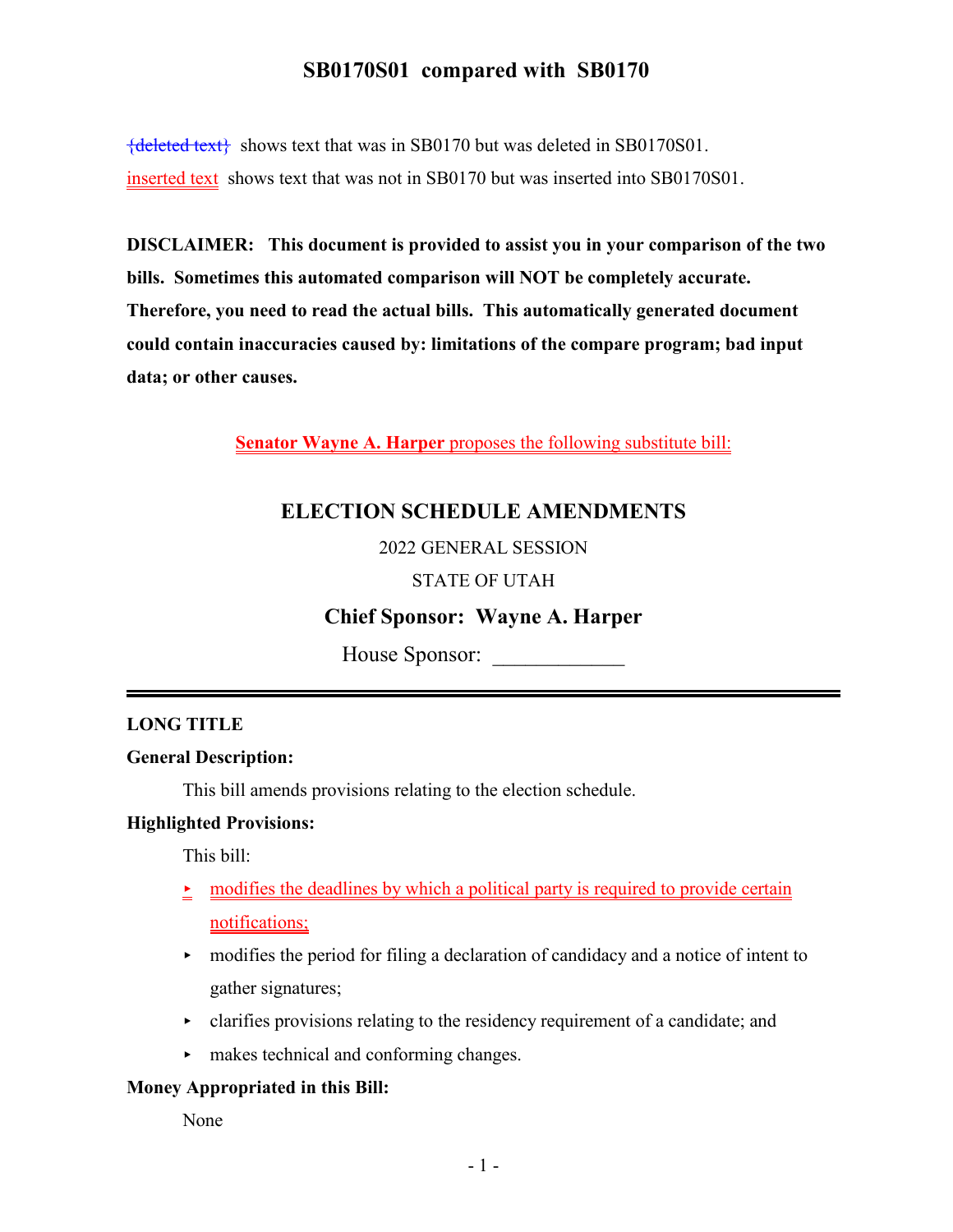#### **Other Special Clauses:**

This bill provides a special effective date.

#### **Utah Code Sections Affected:**

AMENDS:

**20A-1-508**, as last amended by Laws of Utah 2019, Chapters 212, 255 and last amended by Coordination Clause, Laws of Utah 2019, Chapter 212 **20A-1-509.1**, as last amended by Laws of Utah 2019, Chapter 255 **20A-8-402.5**, as last amended by Laws of Utah 2019, Chapter 255 **20A-9-101**, as last amended by Laws of Utah 2020, Chapter 344 **20A-9-201**, as last amended by Laws of Utah 2021, Chapters 20 and 183 **20A-9-406**, as last amended by Laws of Utah 2020, Chapters 22, 31, and 49 **20A-9-407**, as last amended by Laws of Utah 2021, Second Special Session, Chapter 6 **20A-9-408**, as last amended by Laws of Utah 2021, Second Special Session, Chapter 6 **20A-9-502**, as last amended by Laws of Utah 2018, Chapter 11 **20A-9-503**, as last amended by Laws of Utah 2020, Chapter 22

**20A-14-203**, as last amended by Laws of Utah 2016, Chapter 16

ENACTS:

**20A-9-201.5**, Utah Code Annotated 1953

*Be it enacted by the Legislature of the state of Utah:*

Section 1. Section **20A-1-508** is amended to read:

**20A-1-508. Midterm vacancies in county elected offices -- Temporary manager -- Interim replacement.**

(1) As used in this section:

(a) (i) "County offices" includes the county executive, members of the county

legislative body, the county treasurer, the county sheriff, the county clerk, the county auditor, the county recorder, the county surveyor, and the county assessor.

(ii) "County offices" does not include the office of county attorney, district attorney, or judge.

(b) "Party liaison" means the political party officer designated to serve as a liaison with each county legislative body on all matters relating to the political party's relationship with a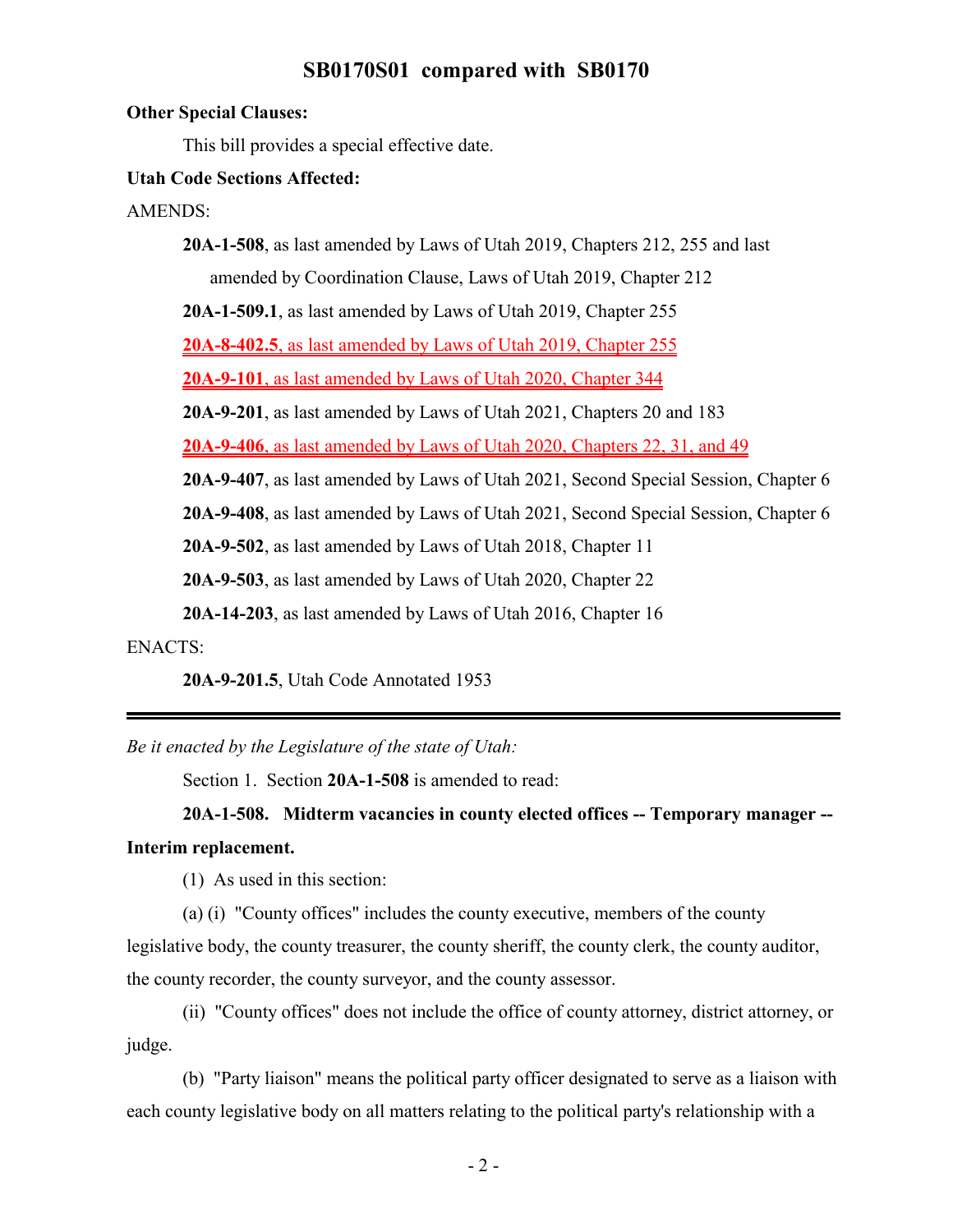county as required by Section 20A-8-401.

(2) (a) Except as provided in Subsection (2)(d), until a county legislative body appoints an interim replacement to fill a vacant county office under Subsection (3), the following shall temporarily discharge the duties of the county office as a temporary manager:

(i) for a county office with one chief deputy, the chief deputy;

(ii) for a county office with more than one chief deputy:

(A) the chief deputy with the most cumulative time served as a chief deputy for the county office; or

(B) notwithstanding Subsection (2)(a)(ii)(A), if, before the vacating county officer vacates the office, the county officer files with the county clerk a written statement designating one of the county officer's chief deputies to discharge the duties of the county office in the event the county officer vacates the office, the designated chief deputy; or

(iii) for a county office without a chief deputy:

(A) if one management-level employee serving under the county office has a higher-seniority management level than any other employee serving under the county office, that management-level employee;

(B) if two or more management-level employees serving under the county office have the same and highest-seniority management level, the highest-seniority management-level employee with the most cumulative time served in the employee's current position; or

(C) notwithstanding Subsection  $(2)(a)(iii)(A)$  or  $(B)$ , if, before the vacating county officer vacates the office, the county officer files with the county clerk a written statement designating one of the county officer's employees to discharge the county officer's duties in the event the county officer vacates the office, the designated employee.

(b) Except as provided in Subsection (2)(c), a temporary manager described in Subsection  $(2)(a)$  who temporarily discharges the duties of a county office holds the powers and duties of the county office until the county legislative body appoints an interim replacement under Subsection (3).

(c) The temporary manager described in Subsection (2)(a) who temporarily discharges the duties of a county office:

(i) may not take an oath of office for the county office as a temporary manager;

(ii) shall comply with Title 17, Chapter 36, Uniform Fiscal Procedures Act for

- 3 -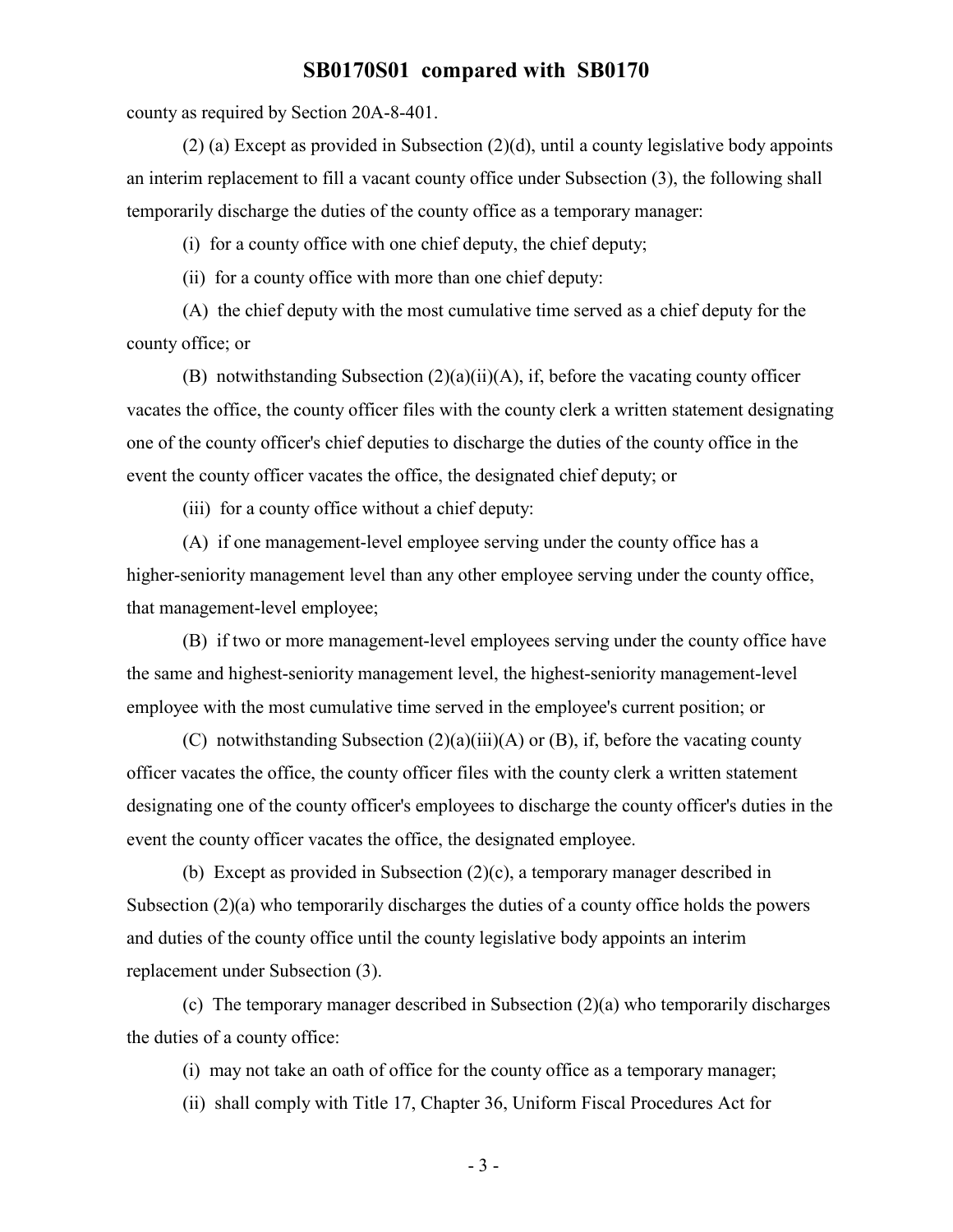Counties, and the county's budget ordinances and policies;

(iii) unless approved by the county legislative body, may not change the compensation of an employee;

(iv) unless approved by the county legislative body, may not promote or demote an employee or change an employee's job title;

(v) may terminate an employee only if the termination is conducted in accordance with:

(A) personnel rules described in Subsection 17-33-5(3) that are approved by the county legislative body; and

(B) applicable law;

(vi) unless approved by the county legislative body, may not exceed by more than 5% an expenditure that was planned before the county office for which the temporary manager discharges duties was vacated;

(vii) except as provided in Subsection (2)(c)(viii), may not receive a change in title or compensation; and

(viii) if approved by the county legislative body, may receive a performance award after:

(A) the county legislative body appoints an interim replacement under Subsection (3); and

(B) the interim replacement is sworn into office.

(d) This Subsection (2) does not apply to a vacancy in the office of county legislative body member.

(3) (a) Until a replacement is selected as provided in this section and has qualified, the county legislative body shall appoint an interim replacement to fill the vacant office by following the procedures and requirements of this Subsection (3).

(b) (i) To appoint an interim replacement, the county legislative body shall, within 10 days after the day on which the vacancy occurs, give notice of the vacancy to the party liaison of the same political party of the prior office holder and invite that party liaison to submit the name of an individual to fill the vacancy.

(ii) That party liaison shall, before 5 p.m. within 30 days after the day on which the liaison receives the notice described in Subsection (3)(b)(i), or if the party liaison does not receive the notice, before 5 p.m. within 40 days after the day on which the vacancy occurs,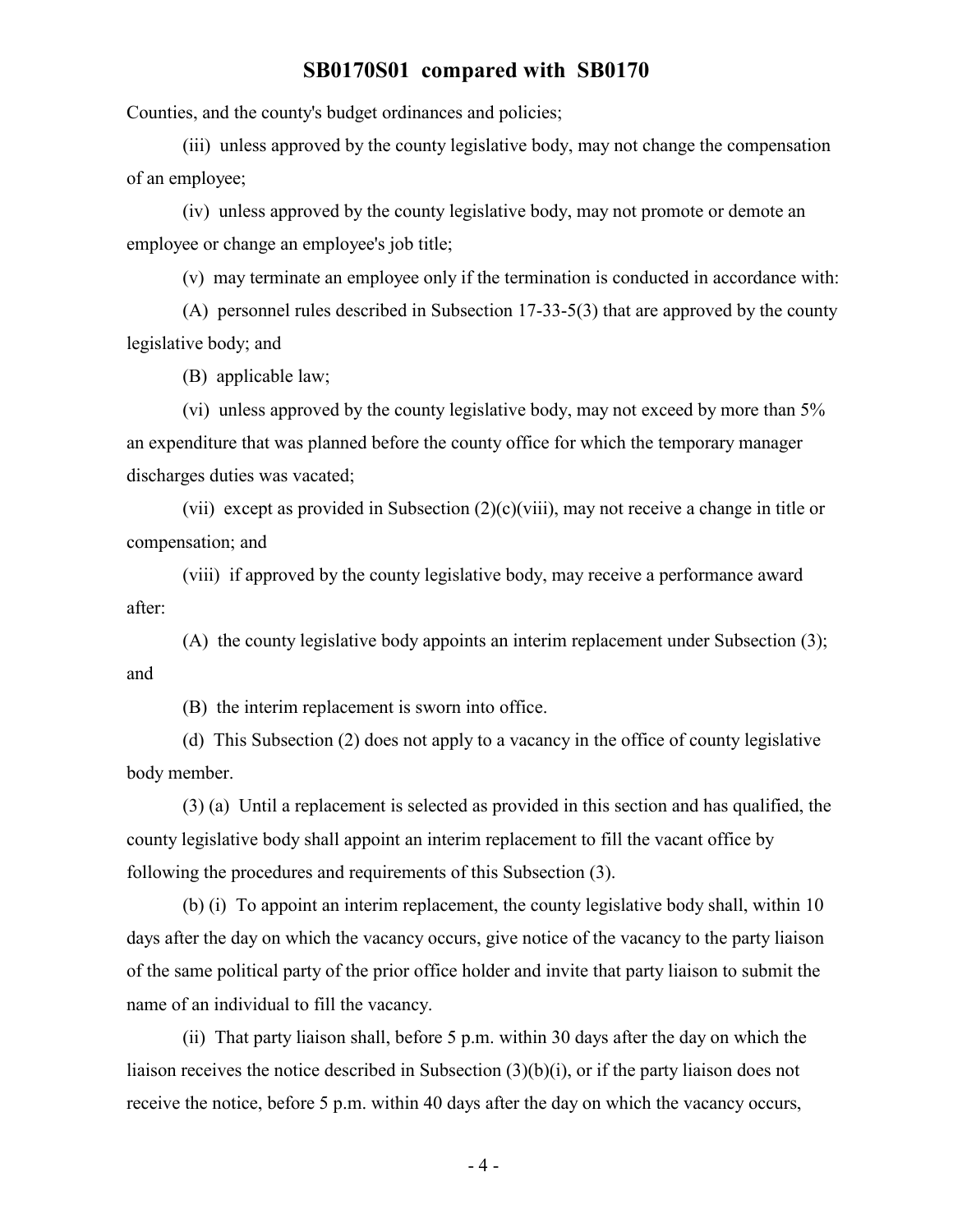submit to the county legislative body the name of an individual the party selects in accordance with the party's constitution or bylaws to serve as the interim replacement.

(iii) The county legislative body shall, no later than five days after the day on which a party liaison submits the name of the individual to serve as the interim replacement, appoint the individual to serve out the unexpired term.

(c) (i) If the county legislative body fails to appoint an interim replacement to fill the vacancy in accordance with Subsection (3)(b)(iii), the county clerk shall, no later than five days after the day of the deadline described in Subsection (3)(b)(iii), send to the governor a letter that:

(A) informs the governor that the county legislative body has failed to appoint a replacement within the statutory time period; and

(B) contains the name of the individual submitted by the party liaison to fill the vacancy.

(ii) The governor shall, within 10 days after the day on which the governor receives the letter described in Subsection  $(3)(c)(i)$ , appoint the individual named by the party liaison as an interim replacement to fill the vacancy.

(d) An individual appointed as interim replacement under this Subsection (3) shall hold office until a successor is elected and has qualified.

(4) (a) The requirements of this Subsection (4) apply to all county offices that become vacant if:

(i) the vacant office has an unexpired term of two years or more; and

(ii) the vacancy occurs after the election at which the officeholder was elected, but before the [second Friday in March of the next even-numbered year] first day of the declaration of candidacy filing period described in Section 20A-9-201.5.

(b) (i) When the conditions described in Subsection (4)(a) are met, the county clerk shall as soon as practicable, but no later than 180 days before the next regular general election, notify the public and each registered political party that the vacancy exists.

(ii) An individual intending to become a party candidate for the vacant office shall file a declaration of candidacy in accordance with:

(A) Chapter 9, Part 2, Candidate Qualifications and Declarations of Candidacy; and

(B) for a county commission office, Subsection 17-52a-201(6) or 17-52a-202(6), if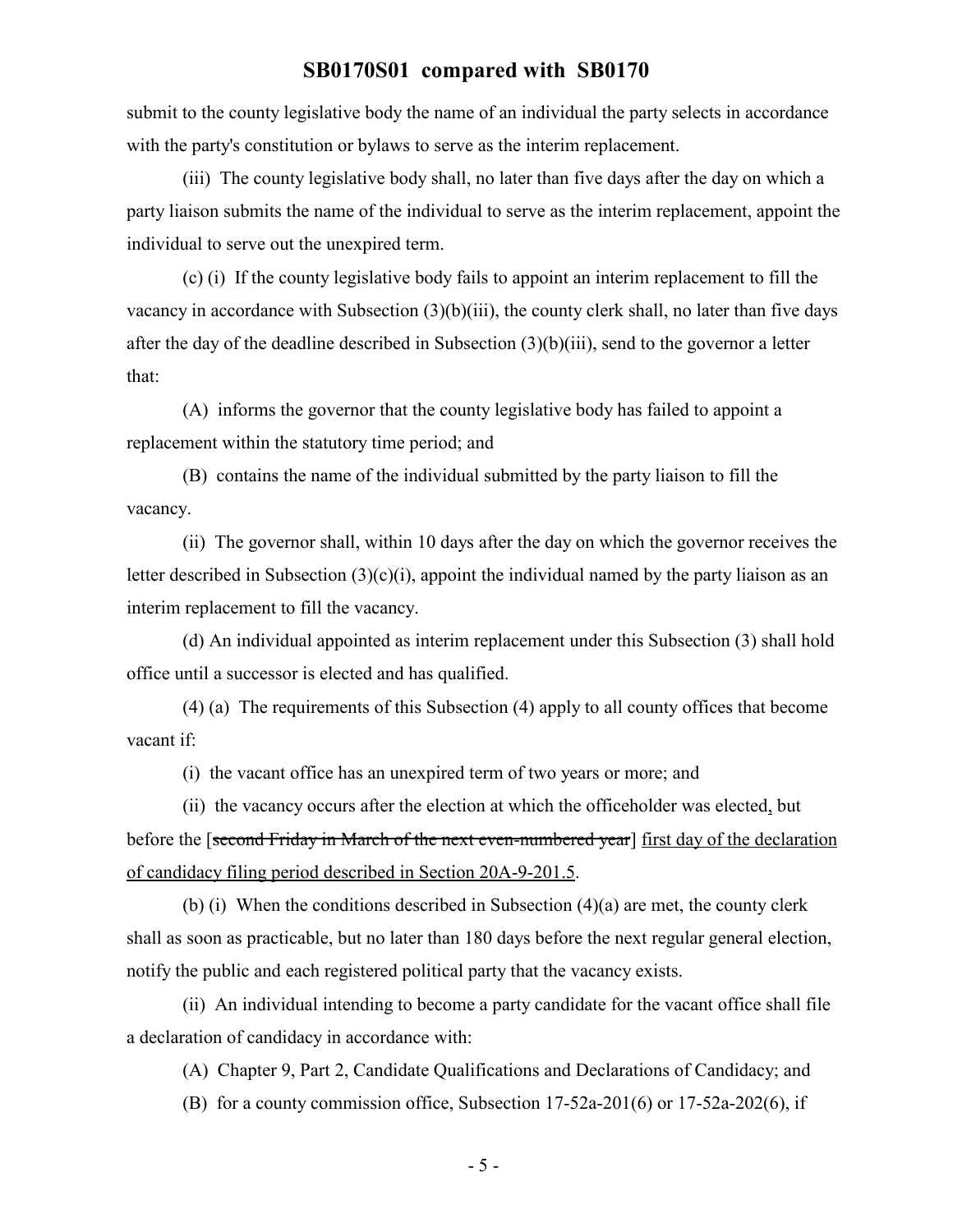applicable.

(iii) An individual who is nominated as a party candidate, who qualifies as an unaffiliated candidate for the vacant office under Chapter 9, Part 5, Candidates not Affiliated with a Party, or who qualifies as a write-in candidate for the vacant office under Chapter 9, Part 6, Write-in Candidates, shall run in the regular general election.

(5) (a) The requirements of this Subsection (5) apply to all county offices that become vacant if:

(i) the vacant office has an unexpired term of two years or more; and

(ii) the vacancy occurs on or after the [second Friday in March of the next even-numbered year] first day of the declaration of candidacy filing period described in Section 20A-9-201.5, but more than 75 days before the regular primary election.

(b) When the conditions described in Subsection (5)(a) are met, the county clerk shall as soon as practicable, but no later than 70 days before the next regular primary election, notify the public and each registered political party:

(i) that the vacancy exists; and

(ii) of the deadlines described in Subsection  $(5)(c)(i)$  and the deadlines established under Subsection  $(5)(d)(ii)$ .

(c) (i) An individual intending to become a party candidate for a vacant office shall, within five days after the day on which the notice is given, ending at the close of normal office hours on the fifth day, file a declaration of candidacy for the vacant office in accordance with:

(A) Chapter 9, Part 2, Candidate Qualifications and Declarations of Candidacy; and

(B) for a county commission office, Subsection 17-52a-201(6) or 17-52a-202(6), if applicable.

(ii) The county central committee of each party shall:

(A) select a candidate or candidates from among those qualified candidates who have filed declarations of candidacy; and

(B) certify the name of the candidate or candidates to the county clerk as soon as practicable, but before 5 p.m. no later than 60 days before the day of the regular primary election.

(d) (i) Except as provided in Subsection  $(5)(d)(ii)$ , an individual intending to become a candidate for a vacant office who does not wish to affiliate with a registered political party

- 6 -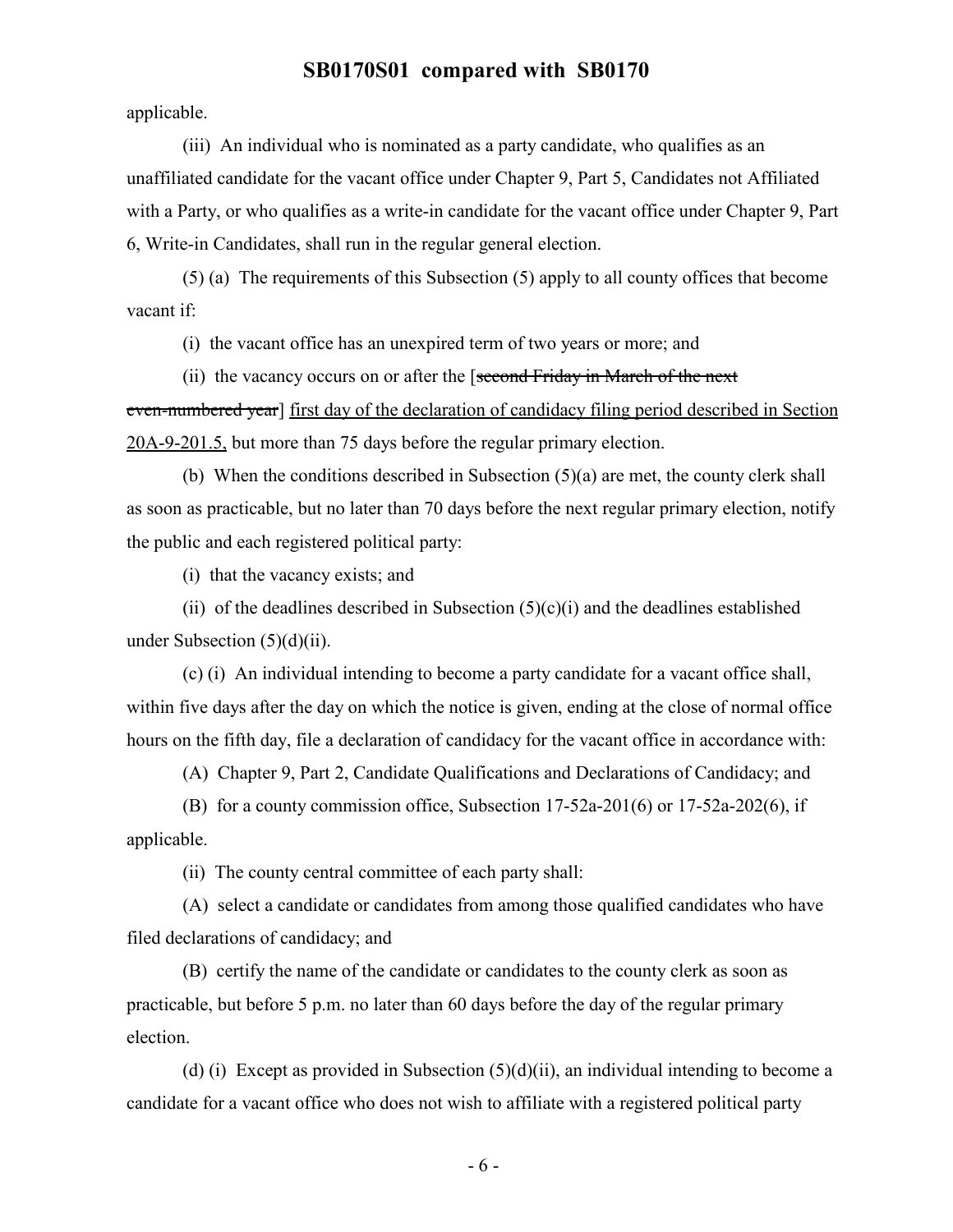shall file a verified certificate of nomination described in Section 20A-9-502 with the county clerk in accordance with Chapter 9, Part 5, Candidates not Affiliated with a Party.

(ii) (A) The county clerk shall establish, in the clerk's reasonable discretion, a deadline that is before 5 p.m. no later than 65 days before the day of the next regular general election by which an individual who is not affiliated with a registered political party is required to submit a certificate of nomination under Subsection (5)(d)(i).

(B) The county clerk shall establish the deadline described in Subsection  $(5)(d)(ii)(A)$ in a manner that gives an unaffiliated candidate an equal opportunity to access the regular general election ballot.

(e) An individual who is nominated as a party candidate for the vacant office, who qualifies as an unaffiliated candidate for the vacant office under Chapter 9, Part 5, Candidates not Affiliated with a Party, or who qualifies as a write-in candidate for the vacant office under Chapter 9, Part 6, Write-in Candidates, shall run in the regular general election.

(6) (a) The requirements of this Subsection (6) apply to all county offices that become vacant:

(i) if the vacant office has an unexpired term of two years or more; and

(ii) when 75 days or less remain before the day of the regular primary election but more than 65 days remain before the day of the regular general election.

(b) When the conditions described in Subsection (6)(a) are met, the county clerk shall, as soon as practicable, notify the public and each registered political party:

(i) that the vacancy exists; and

(ii) of the deadlines established under Subsection (6)(d).

(c) (i) Before the deadline that the county clerk establishes under Subsection  $(6)(d)(i)(A)$ , the county central committee of each registered political party that wishes to submit a candidate for the office shall certify the name of one candidate to the county clerk for placement on the regular general election ballot.

(ii) Before the deadline that the county clerk establishes under Subsection  $(6)(d)(i)(B)$ , a candidate who does not wish to affiliate with a registered political party shall file a verified certificate of nomination described in Section 20A-9-502 with the county clerk in accordance with Chapter 9, Part 5, Candidates not Affiliated with a Party.

(iii) Before the deadline that the county clerk establishes under Subsection  $(6)(d)(i)(C)$ ,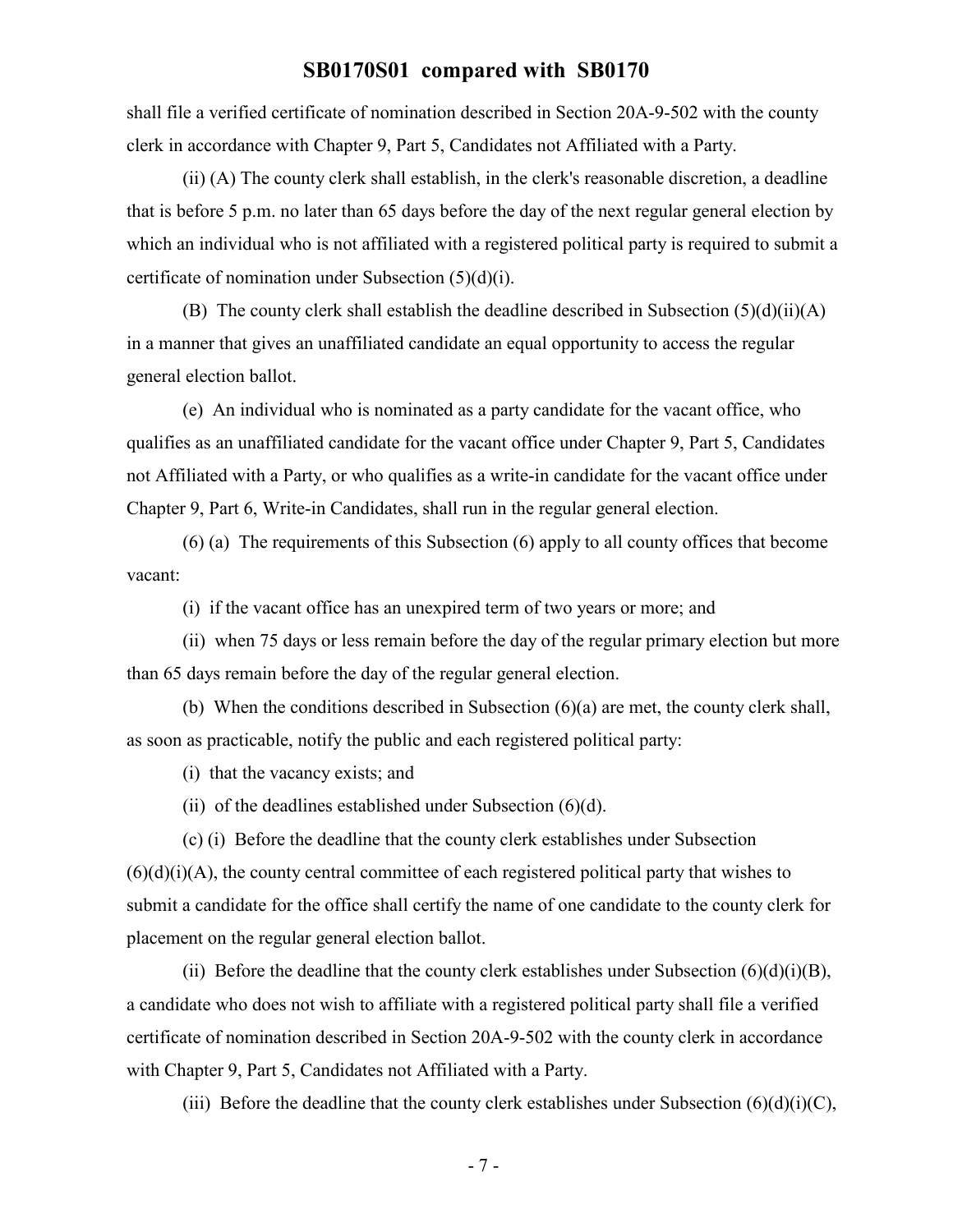a write-in candidate shall submit to the county clerk a declaration of candidacy described in Section 20A-9-601.

(d) (i) The county clerk shall establish, in the clerk's reasonable discretion, deadlines that are before 5 p.m. no later than 65 days before the day of the next regular general election by which:

(A) a registered political party is required to certify a name under Subsection  $(6)(c)(i)$ ;

(B) an individual who does not wish to affiliate with a registered political party is required to submit a certificate of nomination under Subsection  $(6)(c)(ii)$ ; and

(C) a write-in candidate is required to submit a declaration of candidacy under Subsection  $(6)(c)(iii)$ .

(ii) The county clerk shall establish deadlines under Subsection  $(6)(d)(i)$  in a manner that gives an unaffiliated candidate or a write-in candidate an equal opportunity to access the regular general election ballot.

(e) An individual who is certified as a party candidate for the vacant office, who qualifies as an unaffiliated candidate for the vacant office under Chapter 9, Part 5, Candidates not Affiliated with a Party, or who qualifies as a write-in candidate for the vacant office under Chapter 9, Part 6, Write-in Candidates, shall run in the regular general election.

(7) (a) The requirements of this Subsection (7) apply to all county offices that become vacant:

(i) if the vacant office has an unexpired term of less than two years; or

(ii) if the vacant office has an unexpired term of two years or more but 65 days or less remain before the day of the next regular general election.

(b) (i) When the conditions described in Subsection  $(7)(a)$  are met, the county legislative body shall as soon as practicable, but no later than 10 days after the day on which the vacancy occurs, give notice of the vacancy to the party liaison of the same political party as the prior office holder and invite that party liaison to submit the name of an individual to fill the vacancy.

(ii) That party liaison shall, before 5 p.m. within 30 days after the day on which the party liaison receives the notice described in Subsection (7)(b)(i), or if the party liaison does not receive the notice, before 5 p.m. no later than 40 days after the day on which the vacancy occurs, submit to the county legislative body the name of an individual to fill the vacancy.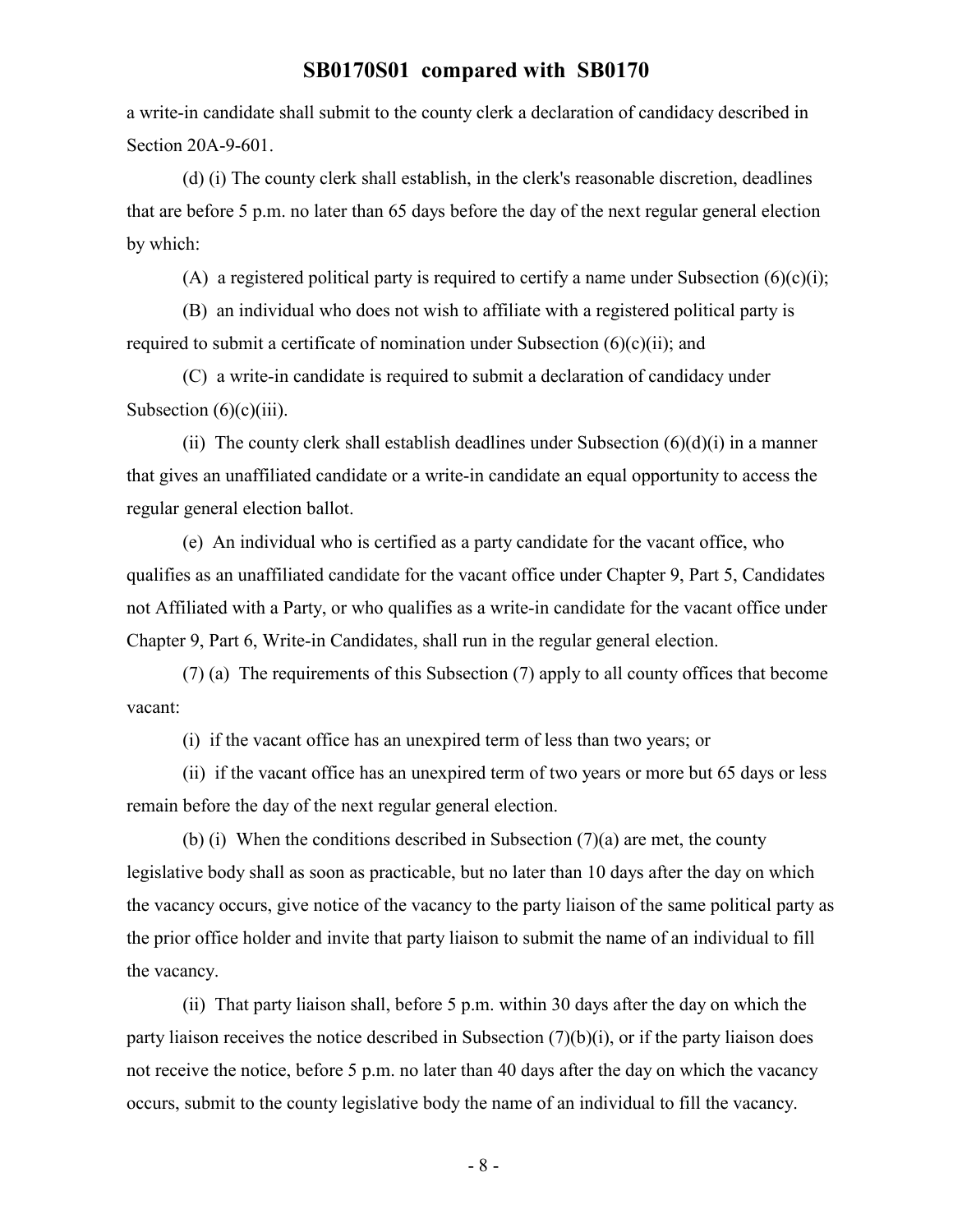(iii) The county legislative body shall, no later than five days after the day on which a party liaison submits the name of the individual to fill the vacancy, appoint the individual to serve out the unexpired term.

(c) (i) If the county legislative body fails to appoint an individual to fill the vacancy in accordance with Subsection (7)(b)(iii), the county clerk shall send to the governor a letter that:

(A) informs the governor that the county legislative body has failed to appoint an individual to fill the vacancy within the statutory time period; and

(B) contains the name of the individual submitted by the party liaison to fill the vacancy.

(ii) The governor shall, within 10 days after the day on which the governor receives the letter described in Subsection  $(7)(c)(i)$ , appoint the individual named by the party liaison to fill the vacancy.

(d) An individual appointed to fill the vacancy under this Subsection (7) shall hold office until a successor is elected and has qualified.

(8) Except as otherwise provided by law, the county legislative body may appoint replacements to fill all vacancies that occur in those offices filled by appointment of the county legislative body.

(9) Nothing in this section prohibits a candidate that does not wish to affiliate with a political party from filing a certificate of nomination for a vacant office within the same time limits as a candidate that is affiliated with a political party.

(10) (a) Each individual elected under Subsection (4), (5), or (6) to fill a vacancy in a county office shall serve for the remainder of the unexpired term of the individual who created the vacancy and until a successor is elected and qualified.

(b) Nothing in this section may be construed to contradict or alter the provisions of Section 17-16-6.

Section 2. Section 20A-1-509.1 is amended to read:

# **20A-1-509.1. Procedure for filling midterm vacancy in county or district with 15 or more attorneys.**

(1) When a vacancy occurs in the office of county or district attorney in a county or district having 15 or more attorneys who are licensed active members in good standing with the Utah State Bar and registered voters, the vacancy shall be filled as provided in this section.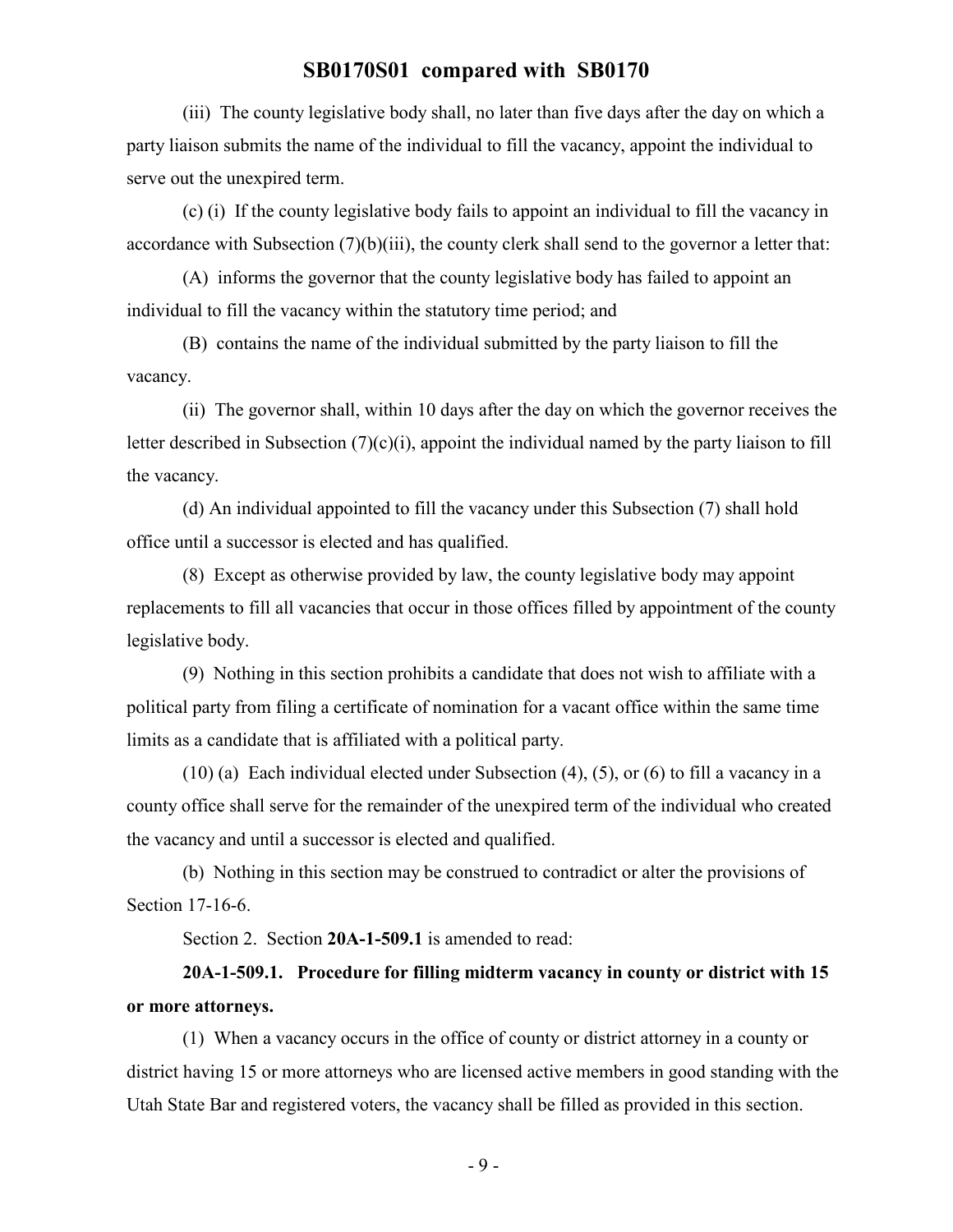(2) (a) The requirements of this Subsection (2) apply when the office of county attorney or district attorney becomes vacant and:

(i) the vacant office has an unexpired term of two years or more; and

(ii) the vacancy occurs before the  $[third\; Thursday\; in\; March\; of\; the\; even-numbered\; year]$ first day of the declaration of candidacy filing period described in Section 20A-9-201.5.

(b) When the conditions established in Subsection (2)(a) are met, the county clerk shall notify the public and each registered political party that the vacancy exists.

(c) All persons intending to become candidates for the vacant office shall:

(i) file a declaration of candidacy according to the procedures and requirements of Chapter 9, Part 2, Candidate Qualifications and Declarations of Candidacy;

(ii) if nominated as a party candidate or qualified as an independent or write-in candidate under Chapter 9, Candidate Qualifications and Nominating Procedures, run in the regular general election; and

(iii) if elected, complete the unexpired term of the person who created the vacancy.

(d) If the vacancy occurs [after the second Friday in March and before the third Thursday in March,] during the declaration of candidacy filing period described in Section 20A-9-201.5:

(i) the time for filing a declaration of candidacy under Section 20A-9-202 shall be extended until 5 p.m. seven days after the [county clerk gives notice under Subsection (2)(b), but no later than 5 p.m. the fourth Thursday in March.] last day of the filing period described in Section 20A-9-201.5; and

(ii) the county clerk shall notify the public and each registered political party that the vacancy exists.

(3) (a) The requirements of this Subsection (3) apply when the office of county attorney or district attorney becomes vacant and:

(i) the vacant office has an unexpired term of two years or more; and

(ii) the vacancy occurs after the third Thursday in March of the even-numbered year but more than 75 days before the regular primary election.

(b) When the conditions established in Subsection (3)(a) are met, the county clerk shall:

(i) notify the public and each registered political party that the vacancy exists; and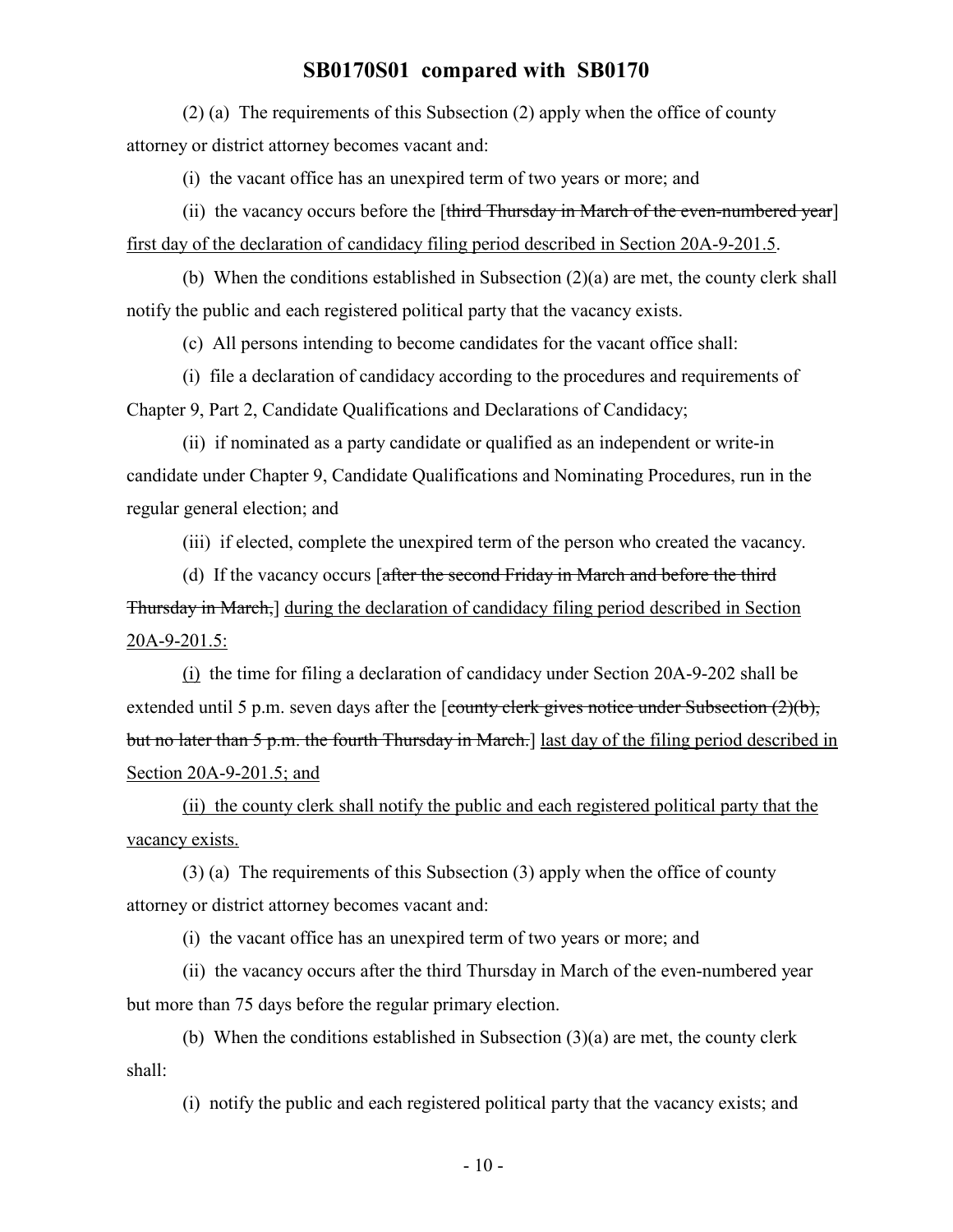(ii) identify the date and time by which a person interested in becoming a candidate shall file a declaration of candidacy.

(c) All persons intending to become candidates for the vacant office shall:

(i) before 5 p.m. within five days after the day on which the county clerk gives the notice described in Subsection (3)(b)(i), file a declaration of candidacy for the vacant office as required by Chapter 9, Part 2, Candidate Qualifications and Declarations of Candidacy; and

(ii) if elected, complete the unexpired term of the person who created the vacancy.

(d) The county central committee of each party shall:

(i) select a candidate or candidates from among those qualified candidates who have filed declarations of candidacy; and

(ii) certify the name of the candidate or candidates to the county clerk:

(A) before 5 p.m. no later than 60 days before the day of the regular primary election; or

(B) electronically, before midnight no later than 60 days before the day of the regular primary election.

(4) (a) The requirements of this Subsection (4) apply when the office of county attorney or district attorney becomes vacant and:

(i) the vacant office has an unexpired term of two years or more; and

(ii) 75 days or less remain before the regular primary election but more than 65 days remain before the regular general election.

(b) When the conditions established in Subsection (4)(a) are met, the county central committees of each registered political party that wish to submit a candidate for the office shall, not later than five days after the day on which the vacancy occurs, certify the name of one candidate to the county clerk for placement on the regular general election ballot.

(c) The candidate elected shall complete the unexpired term of the person who created the vacancy.

(5) (a) The requirements of this Subsection (5) apply when the office of county attorney or district attorney becomes vacant and:

(i) the vacant office has an unexpired term of less than two years; or

(ii) the vacant office has an unexpired term of two years or more but 65 days or less remain before the next regular general election.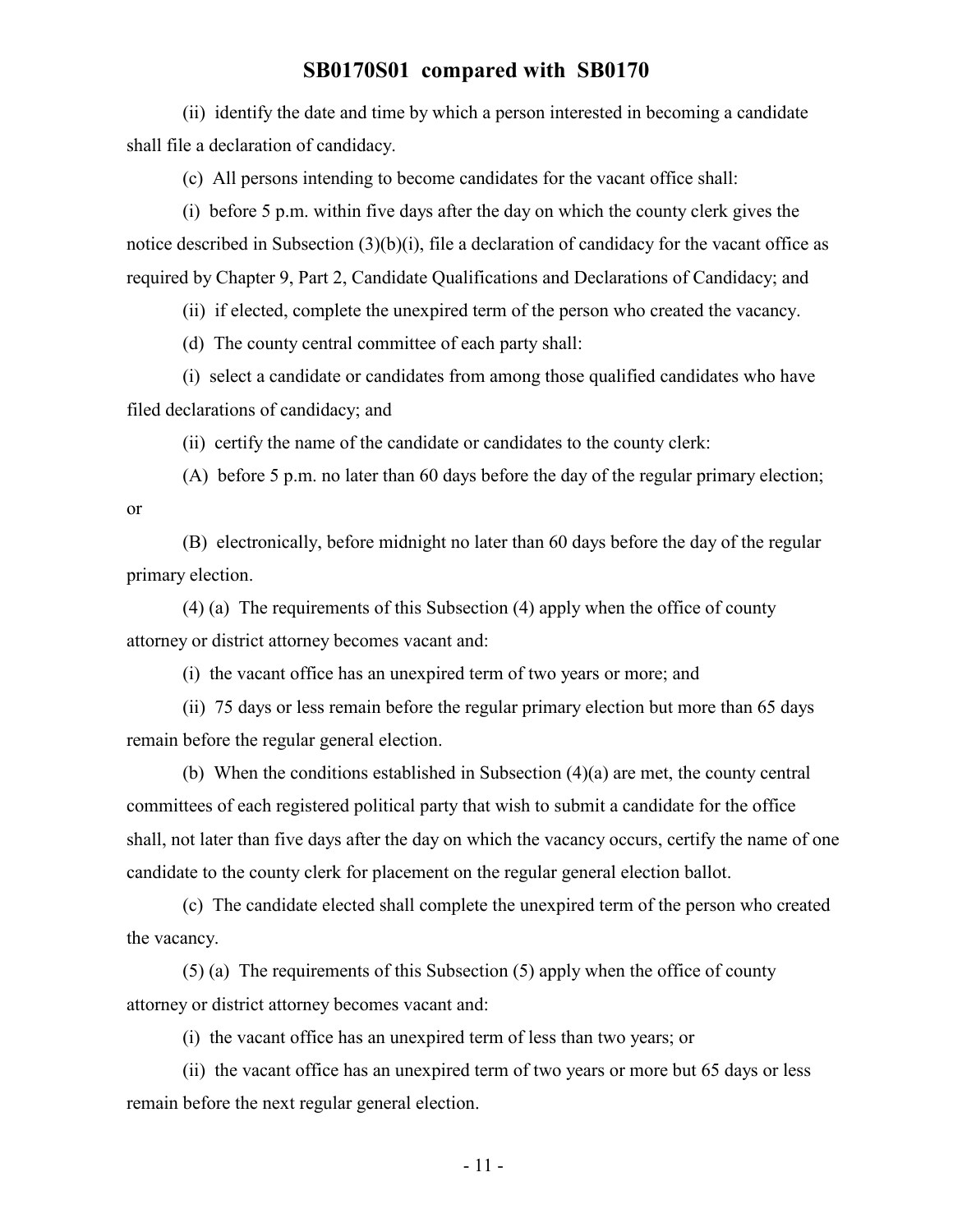(b) When the conditions established in Subsection (5)(a) are met, the county legislative body shall give notice of the vacancy to the county central committee of the same political party of the prior officeholder and invite that committee to submit the names of three nominees to fill the vacancy.

(c) That county central committee shall, within 30 days after the day on which the county legislative body gives the notice described in Subsection (5)(b), submit to the county legislative body the names of three nominees to fill the vacancy.

(d) The county legislative body shall, within 45 days after the vacancy occurs, appoint one of those nominees to serve out the unexpired term.

(e) If the county legislative body fails to appoint a person to fill the vacancy within 45 days, the county clerk shall send to the governor a letter that:

(i) informs the governor that the county legislative body has failed to appoint a person to fill the vacancy within the statutory time period; and

(ii) contains the list of nominees submitted by the party central committee.

(f) The governor shall appoint a person to fill the vacancy from that list of nominees within 30 days after receipt of the letter.

(g) A person appointed to fill the vacancy under this Subsection (5) shall complete the unexpired term of the person who created the vacancy.

(6) Nothing in this section prevents or prohibits independent candidates from filing a declaration of candidacy for the office within the required time limits.

Section 3. Section **20A-8-402.5** is amended to read:

**20A-8-402.5. Notification of political convention dates.**

(1) Before 5 p.m. no later than  $[February 15 of each even-numbered]$  the first Monday of October of each odd-numbered year, a registered political party shall notify the lieutenant governor of the dates of each political convention that will be held by the registered political party [that] the following year.

(2) If, after providing the notice described in Subsection (1), a registered political party changes the date of a political convention, the registered political party shall notify the lieutenant governor of the change before 5 p.m. no later than one business day after the day on which the registered political party makes the change.

Section 4. Section **20A-9-101** is amended to read: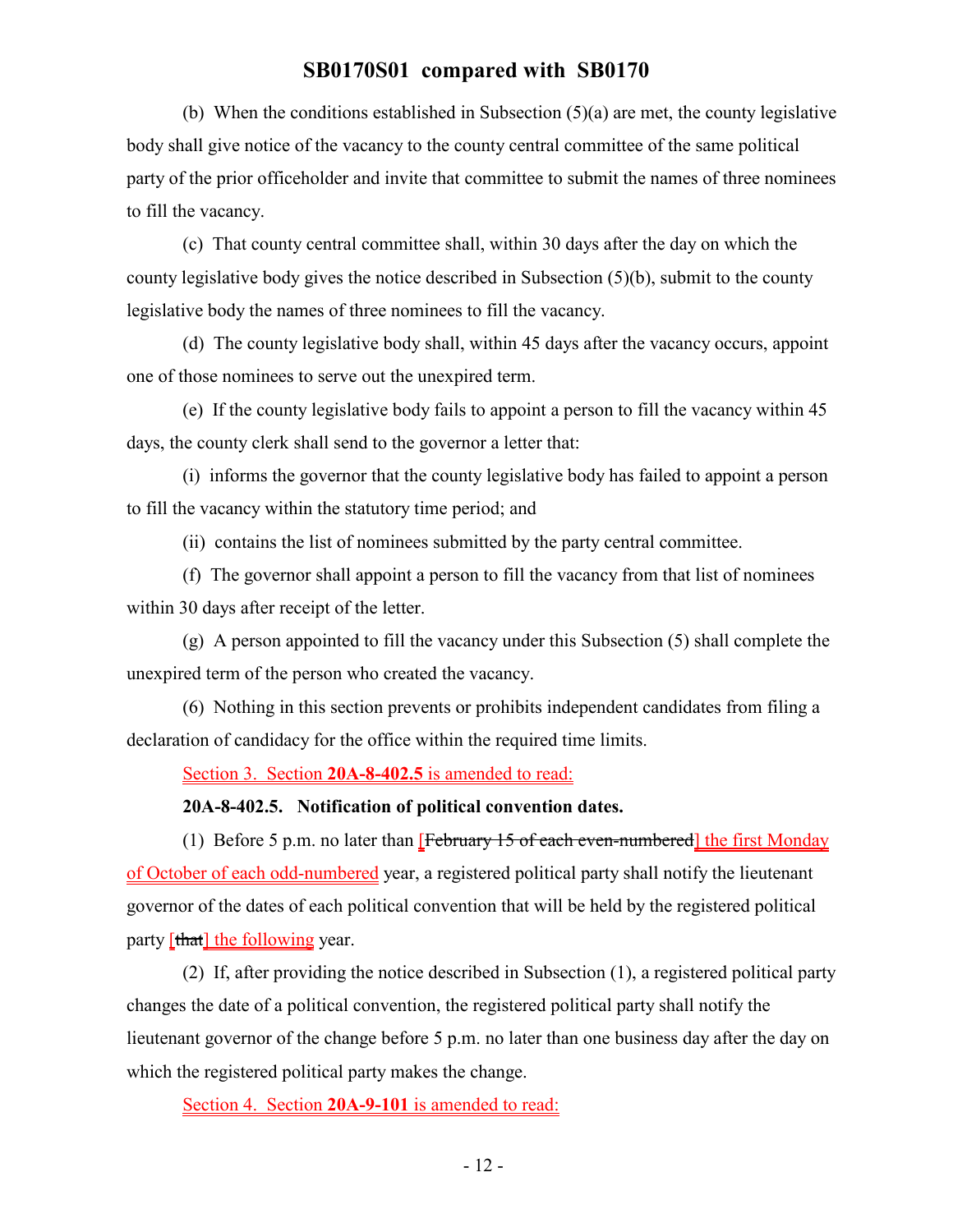#### **20A-9-101. Definitions.**

As used in this chapter:

(1) (a) "Candidates for elective office" means persons who file a declaration of candidacy under Section 20A-9-202 to run in a regular general election for a federal office, constitutional office, multicounty office, or county office.

(b) "Candidates for elective office" does not mean candidates for:

(i) justice or judge of court of record or not of record;

(ii) presidential elector;

(iii) any political party offices; and

(iv) municipal or local district offices.

(2) "Constitutional office" means the state offices of governor, lieutenant governor, attorney general, state auditor, and state treasurer.

(3) "Continuing political party" means the same as that term is defined in Section 20A-8-101.

(4) (a) "County office" means an elective office where the officeholder is selected by voters entirely within one county.

(b) "County office" does not mean:

(i) the office of justice or judge of any court of record or not of record;

(ii) the office of presidential elector;

(iii) any political party offices;

(iv) any municipal or local district offices; and

(v) the office of United States Senator and United States Representative.

(5) "Federal office" means an elective office for United States Senator and United States Representative.

(6) "Filing officer" means:

(a) the lieutenant governor, for:

(i) the office of United States Senator and United States Representative; and

(ii) all constitutional offices;

(b) for the office of a state senator or state representative, the lieutenant governor or the applicable clerk described in Subsection (6)(c) or (d);

(c) the county clerk, for county offices and local school district offices;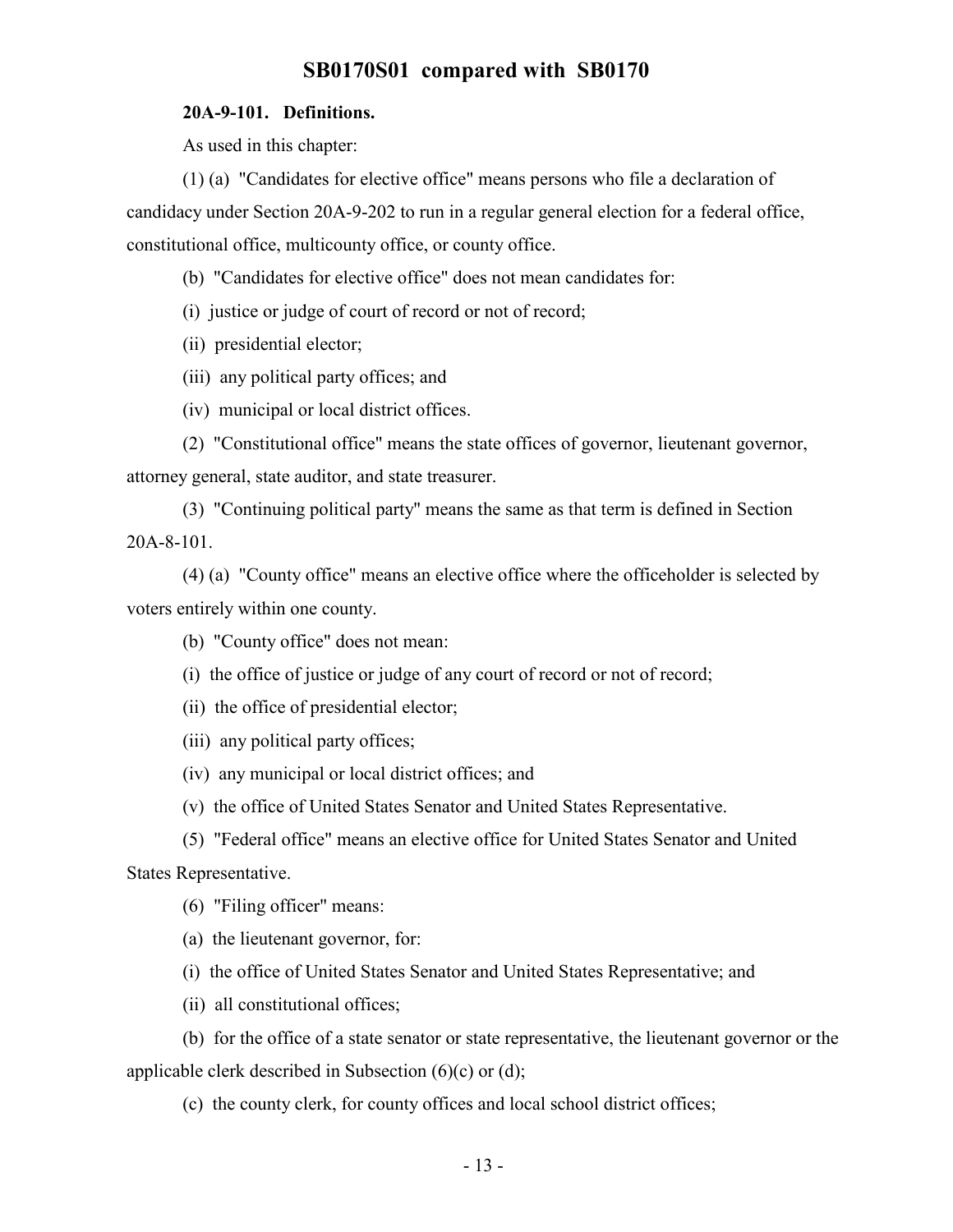(d) the county clerk in the filer's county of residence, for multicounty offices;

(e) the city or town clerk, for municipal offices; or

(f) the local district clerk, for local district offices.

(7) "Local district office" means an elected office in a local district.

(8) "Local government office" includes county offices, municipal offices, and local district offices and other elective offices selected by the voters from a political division entirely

within one county.

(9) (a) "Multicounty office" means an elective office where the officeholder is selected by the voters from more than one county.

(b) "Multicounty office" does not mean:

(i) a county office;

(ii) a federal office;

(iii) the office of justice or judge of any court of record or not of record;

(iv) the office of presidential elector;

(v) any political party offices; or

(vi) any municipal or local district offices.

(10) "Municipal office" means an elective office in a municipality.

(11) (a) "Political division" means a geographic unit from which an officeholder is elected and that an officeholder represents.

(b) "Political division" includes a county, a city, a town, a local district, a school district, a legislative district, and a county prosecution district.

(12) "Qualified political party" means a registered political party that:

(a) (i) permits a delegate for the registered political party to vote on a candidate nomination in the registered political party's convention remotely; or

(ii) provides a procedure for designating an alternate delegate if a delegate is not present at the registered political party's convention;

(b) does not hold the registered political party's convention before the fourth Saturday in March of an even-numbered year;

(c) permits a member of the registered political party to seek the registered political party's nomination for any elective office by the member choosing to seek the nomination by either or both of the following methods: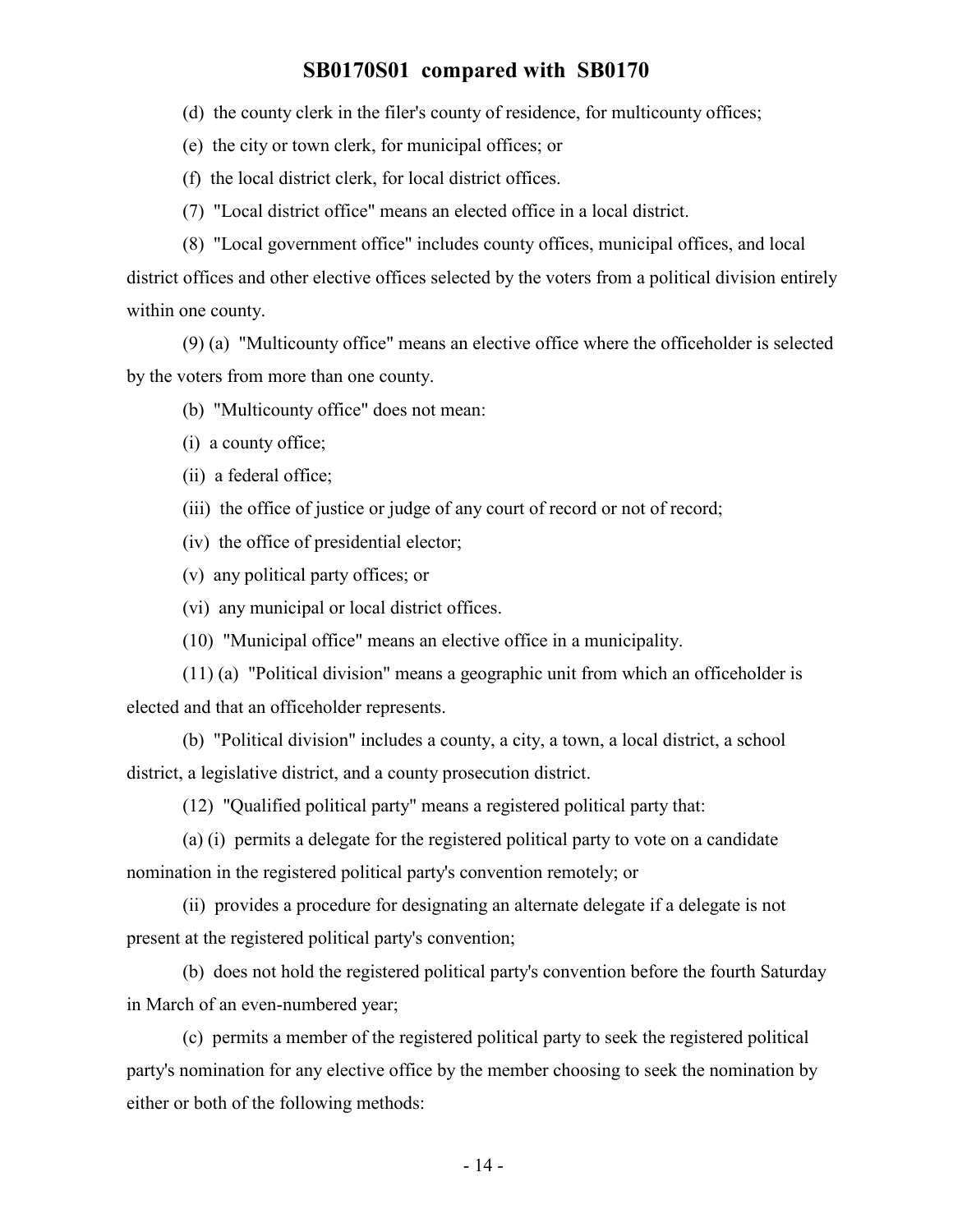(i) seeking the nomination through the registered political party's convention process, in accordance with the provisions of Section 20A-9-407; or

(ii) seeking the nomination by collecting signatures, in accordance with the provisions of Section 20A-9-408; and

(d) (i) if the registered political party is a continuing political party, no later than 5 p.m. on [September 30] the first Monday of October of an odd-numbered year, certifies to the lieutenant governor that, for the election in the following year, the registered political party intends to nominate the registered political party's candidates in accordance with the provisions of Section 20A-9-406; or

(ii) if the registered political party is not a continuing political party, certifies at the time that the registered political party files the petition described in Section 20A-8-103 that, for the next election, the registered political party intends to nominate the registered political party's candidates in accordance with the provisions of Section 20A-9-406.

Section  $\frac{3}{5}$ . Section **20A-9-201** is amended to read:

**20A-9-201. Declarations of candidacy -- Candidacy for more than one office or of more than one political party prohibited with exceptions -- General filing and form requirements -- Affidavit of impecuniosity.**

(1) Before filing a declaration of candidacy for election to any office, an individual shall:

(a) be a United States citizen;

(b) meet the legal requirements of that office; and

(c) if seeking a registered political party's nomination as a candidate for elective office, state:

(i) the registered political party of which the individual is a member; or

(ii) that the individual is not a member of a registered political party.

(2) (a) Except as provided in Subsection (2)(b), an individual may not:

(i) file a declaration of candidacy for, or be a candidate for, more than one office in Utah during any election year;

(ii) appear on the ballot as the candidate of more than one political party; or

(iii) file a declaration of candidacy for a registered political party of which the individual is not a member, except to the extent that the registered political party permits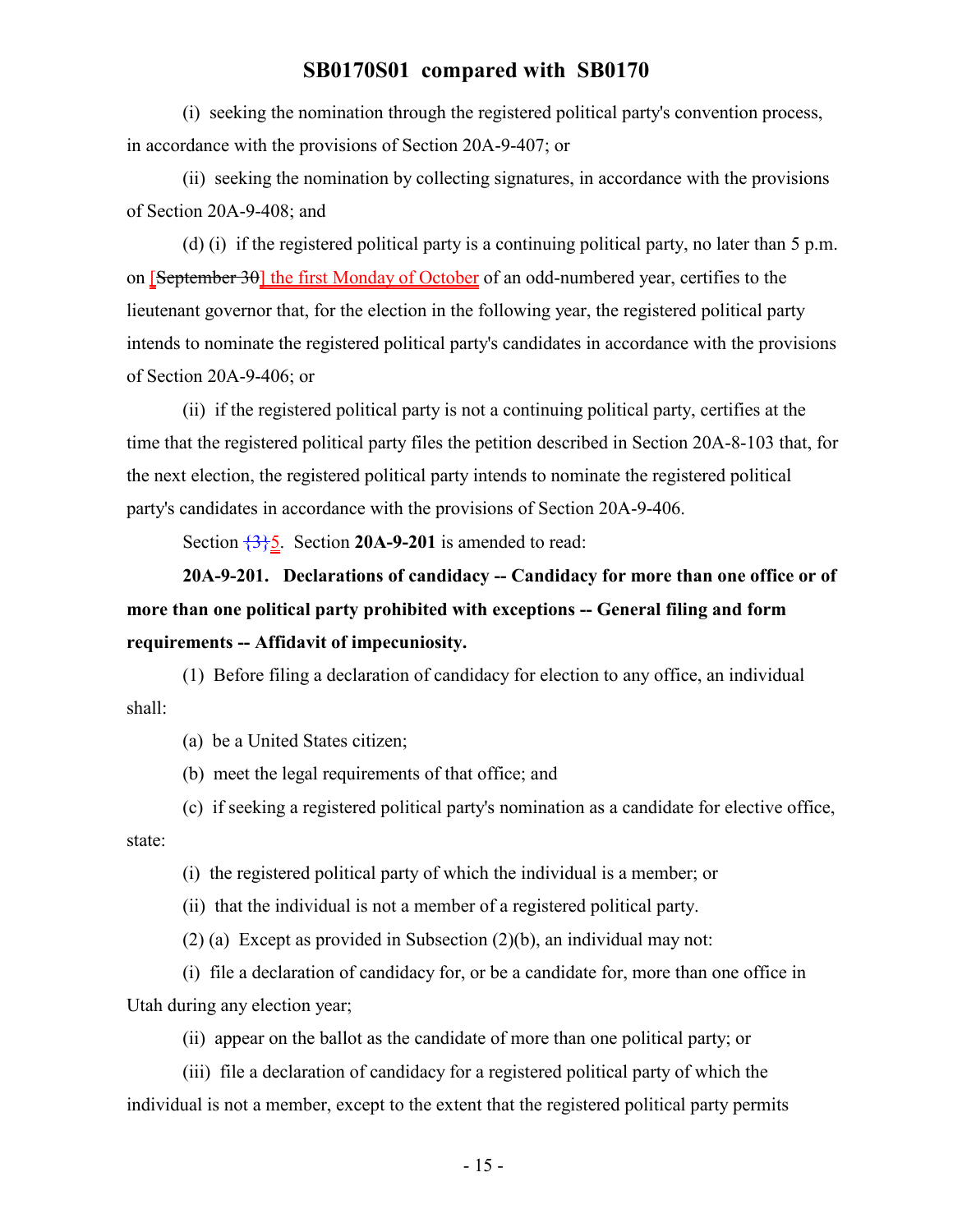otherwise in the registered political party's bylaws.

(b) (i) An individual may file a declaration of candidacy for, or be a candidate for, president or vice president of the United States and another office, if the individual resigns the individual's candidacy for the other office after the individual is officially nominated for president or vice president of the United States.

(ii) An individual may file a declaration of candidacy for, or be a candidate for, more than one justice court judge office.

(iii) An individual may file a declaration of candidacy for lieutenant governor even if the individual filed a declaration of candidacy for another office in the same election year if the individual withdraws as a candidate for the other office in accordance with Subsection 20A-9-202(6) before filing the declaration of candidacy for lieutenant governor.

(3) (a) Except for a candidate for president or vice president of the United States, before the filing officer may accept any declaration of candidacy, the filing officer shall:

(i) read to the individual the constitutional and statutory qualification requirements for the office that the individual is seeking;

(ii) require the individual to state whether the individual meets the requirements described in Subsection  $(3)(a)(i)$ ;

(iii) if the declaration of candidacy is for a county office, inform the individual that an individual who holds a county elected office may not, at the same time, hold a municipal elected office; and

(iv) if the declaration of candidacy is for a legislative office, inform the individual that Utah Constitution, Article VI, Section 6, prohibits a person who holds a public office of profit or trust, under authority of the United States or Utah, from being a member of the Legislature.

(b) Before accepting a declaration of candidacy for the office of county attorney, the county clerk shall ensure that the individual filing that declaration of candidacy is:

(i) a United States citizen;

(ii) an attorney licensed to practice law in the state who is an active member in good standing of the Utah State Bar;

(iii) a registered voter in the county in which the individual is seeking office; and

(iv) a current resident of the county in which the individual is seeking office and either has been a resident of that county for at least one year before the date of the election or was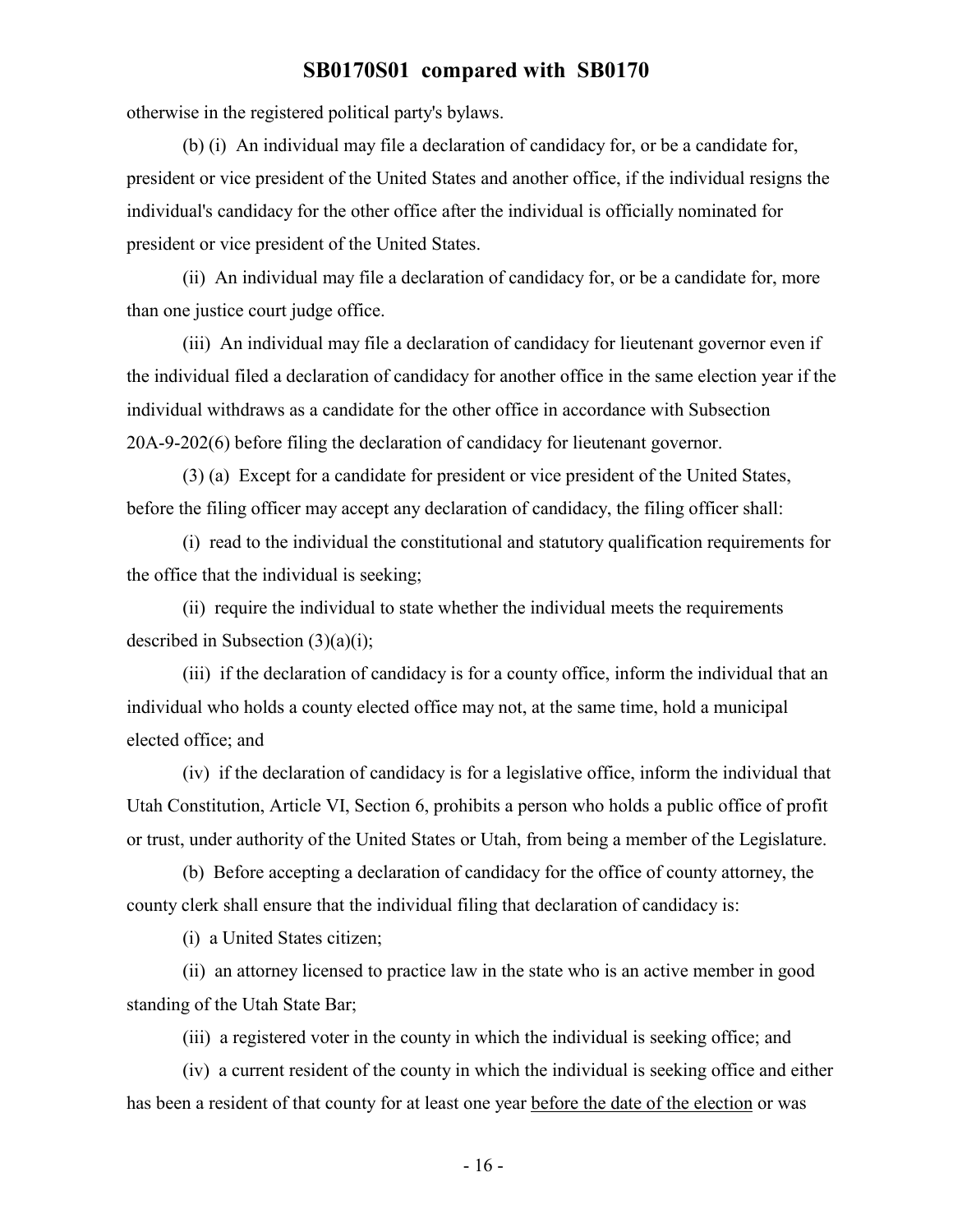appointed and is currently serving as county attorney and became a resident of the county within 30 days after appointment to the office.

(c) Before accepting a declaration of candidacy for the office of district attorney, the county clerk shall ensure that, as of the date of the election, the individual filing that declaration of candidacy is:

(i) a United States citizen;

(ii) an attorney licensed to practice law in the state who is an active member in good standing of the Utah State Bar;

(iii) a registered voter in the prosecution district in which the individual is seeking office; and

(iv) a current resident of the prosecution district in which the individual is seeking office and either will have been a resident of that prosecution district for at least one year [ $\frac{1}{35}$ ] of] before the date of the election or was appointed and is currently serving as district attorney and became a resident of the prosecution district within 30 days after receiving appointment to the office.

(d) Before accepting a declaration of candidacy for the office of county sheriff, the county clerk shall ensure that the individual filing the declaration:

(i) is a United States citizen;

(ii) is a registered voter in the county in which the individual seeks office;

(iii) (A) has successfully met the standards and training requirements established for law enforcement officers under Title 53, Chapter 6, Part 2, Peace Officer Training and Certification Act; or

(B) has met the waiver requirements in Section 53-6-206;

(iv) is qualified to be certified as a law enforcement officer, as defined in Section 53-13-103; and

(v)  $\overline{a}$  [as of] before the date of the election, will have been a resident of the county in which the individual seeks office for at least one year.

(e) Before accepting a declaration of candidacy for the office of governor, lieutenant governor, state auditor, state treasurer, attorney general, state legislator, or State Board of Education member, the filing officer shall ensure that the individual filing the declaration of candidacy also makes the conflict of interest disclosure described in Section 20A-11-1603.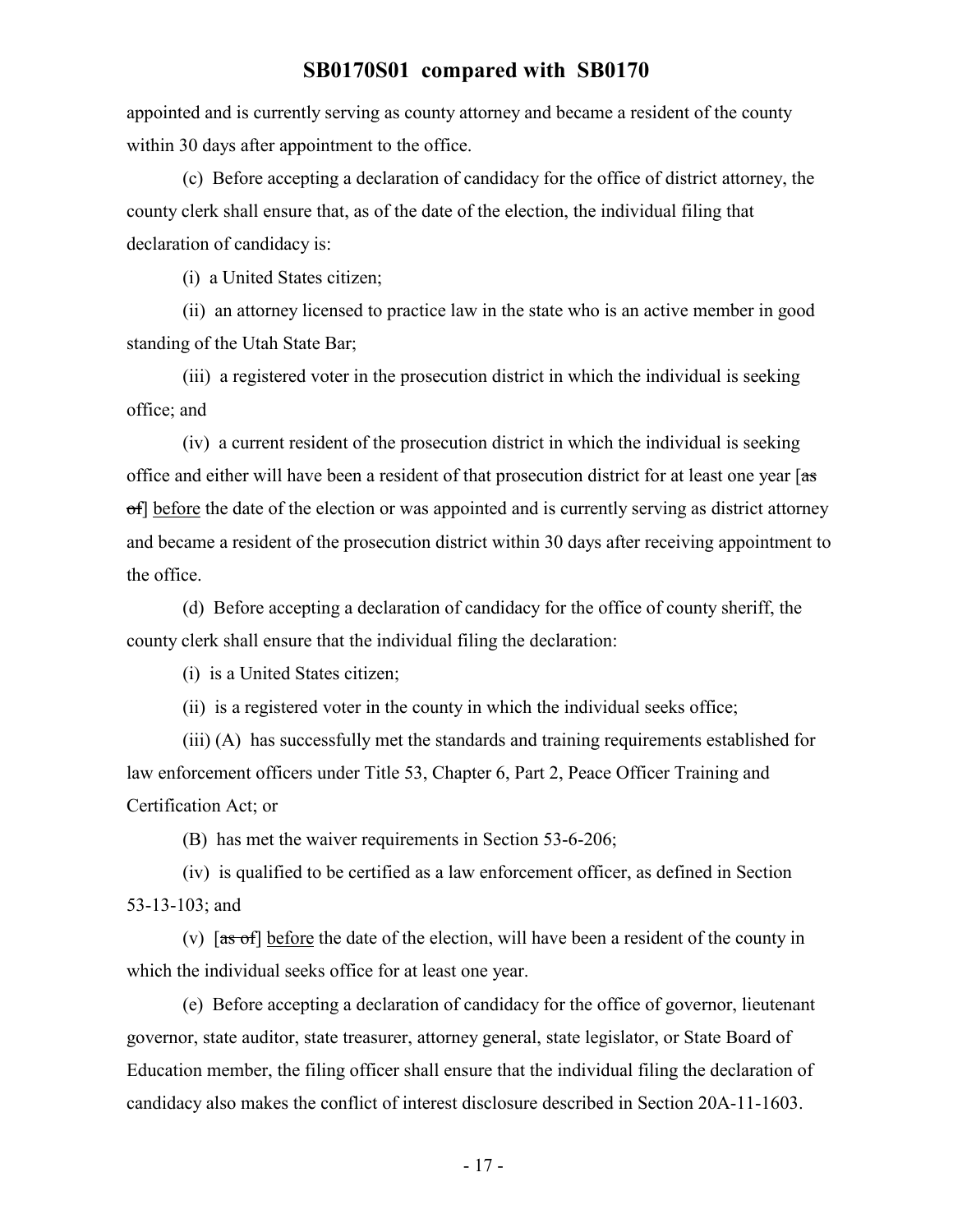(4) If an individual who files a declaration of candidacy does not meet the qualification requirements for the office the individual is seeking, the filing officer may not accept the individual's declaration of candidacy.

(5) If an individual who files a declaration of candidacy meets the requirements described in Subsection (3), the filing officer shall:

(a) inform the individual that:

(i) the individual's name will appear on the ballot as the individual's name is written on the individual's declaration of candidacy;

(ii) the individual may be required to comply with state or local campaign finance disclosure laws; and

(iii) the individual is required to file a financial statement before the individual's political convention under:

(A) Section 20A-11-204 for a candidate for constitutional office;

(B) Section 20A-11-303 for a candidate for the Legislature; or

(C) local campaign finance disclosure laws, if applicable;

(b) except for a presidential candidate, provide the individual with a copy of the current campaign financial disclosure laws for the office the individual is seeking and inform the individual that failure to comply will result in disqualification as a candidate and removal of the individual's name from the ballot;

(c) provide the individual with a copy of Section 20A-7-801 regarding the Statewide Electronic Voter Information Website Program and inform the individual of the submission deadline under Subsection 20A-7-801(4)(a);

(d) provide the candidate with a copy of the pledge of fair campaign practices described under Section 20A-9-206 and inform the candidate that:

(i) signing the pledge is voluntary; and

(ii) signed pledges shall be filed with the filing officer;

(e) accept the individual's declaration of candidacy; and

(f) if the individual has filed for a partisan office, provide a certified copy of the declaration of candidacy to the chair of the county or state political party of which the individual is a member.

(6) If the candidate elects to sign the pledge of fair campaign practices, the filing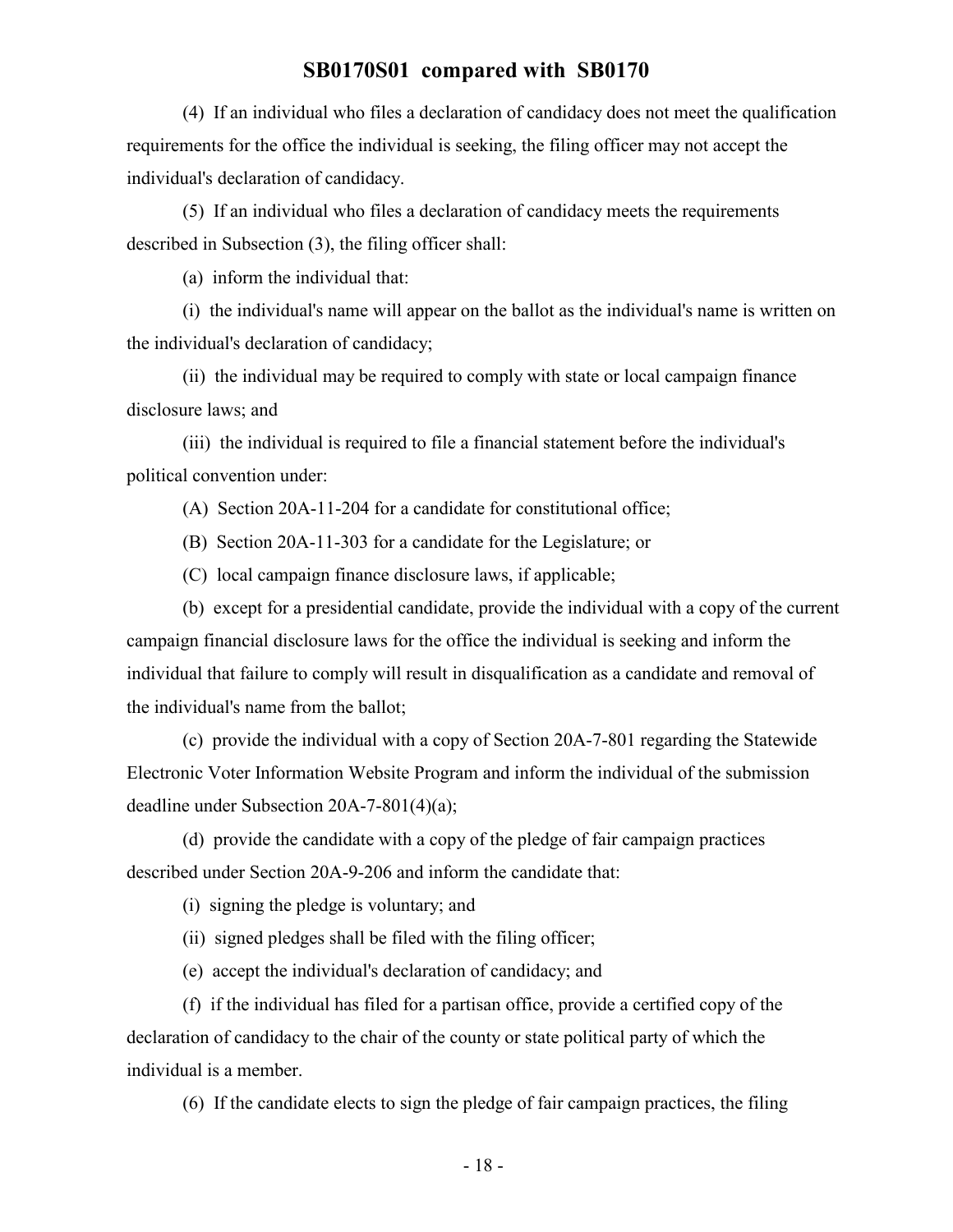officer shall:

(a) accept the candidate's pledge; and

(b) if the candidate has filed for a partisan office, provide a certified copy of the candidate's pledge to the chair of the county or state political party of which the candidate is a member.

(7) (a) Except for a candidate for president or vice president of the United States, the form of the declaration of candidacy shall:

(i) be substantially as follows:

"State of Utah, County of \_\_\_\_

I, declare my candidacy for the office of , seeking the nomination of the party. I do solemnly swear, under penalty of perjury, that: I will meet the qualifications to hold the office, both legally and constitutionally, if selected; I reside at \_\_\_\_\_\_\_\_\_\_\_\_\_\_ in the City or Town of \_\_\_\_\_, Utah, Zip Code \_\_\_\_\_\_\_ Phone No. \_\_\_\_; I will not knowingly violate any law governing campaigns and elections; if filing via a designated agent, I will be out of the state of Utah during the entire candidate filing period; I will file all campaign financial disclosure reports as required by law; and I understand that failure to do so will result in my disqualification as a candidate for this office and removal of my name from the ballot. The mailing address that I designate for receiving official election notices is  $\blacksquare$ 

Subscribed and sworn before me this  $(month\day\year)$ .

Notary Public (or other officer qualified to administer oath)."; and

(ii) require the candidate to state, in the sworn statement described in Subsection  $(7)(a)(i)$ :

(A) the registered political party of which the candidate is a member; or

(B) that the candidate is not a member of a registered political party.

(b) An agent designated under Subsection 20A-9-202(1)(c) to file a declaration of candidacy may not sign the form described in Subsection (7)(a) or Section 20A-9-408.5.

(8) (a) Except for a candidate for president or vice president of the United States, the fee for filing a declaration of candidacy is:

(i) \$50 for candidates for the local school district board; and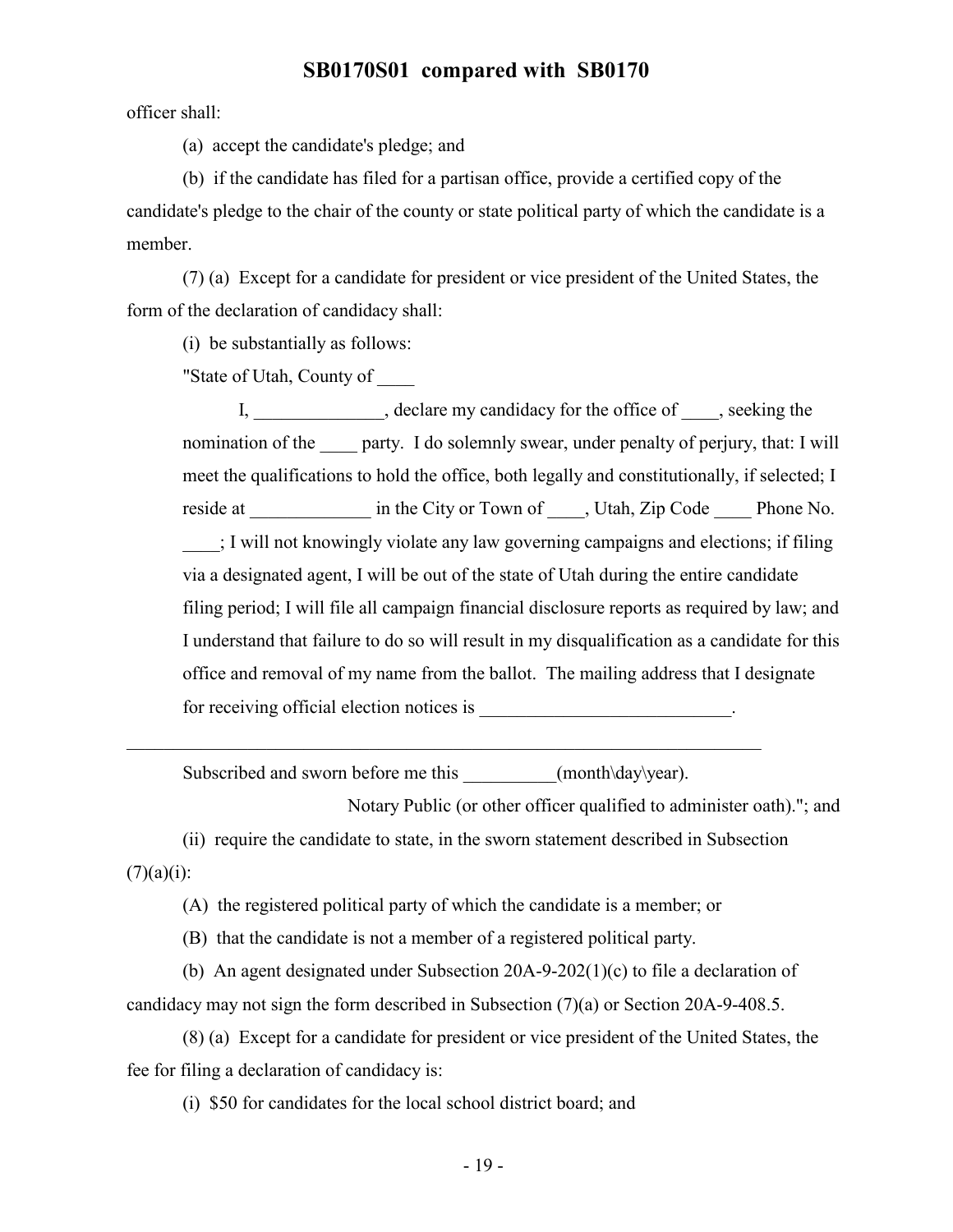(ii) \$50 plus 1/8 of 1% of the total salary for the full term of office legally paid to the person holding the office for all other federal, state, and county offices.

(b) Except for presidential candidates, the filing officer shall refund the filing fee to any candidate:

(i) who is disqualified; or

(ii) who the filing officer determines has filed improperly.

(c) (i) The county clerk shall immediately pay to the county treasurer all fees received from candidates.

(ii) The lieutenant governor shall:

(A) apportion to and pay to the county treasurers of the various counties all fees received for filing of nomination certificates or acceptances; and

(B) ensure that each county receives that proportion of the total amount paid to the lieutenant governor from the congressional district that the total vote of that county for all candidates for representative in Congress bears to the total vote of all counties within the congressional district for all candidates for representative in Congress.

(d) (i) A person who is unable to pay the filing fee may file a declaration of candidacy without payment of the filing fee upon a prima facie showing of impecuniosity as evidenced by an affidavit of impecuniosity filed with the filing officer and, if requested by the filing officer, a financial statement filed at the time the affidavit is submitted.

(ii) A person who is able to pay the filing fee may not claim impecuniosity.

(iii) (A) False statements made on an affidavit of impecuniosity or a financial statement filed under this section shall be subject to the criminal penalties provided under Sections 76-8-503 and 76-8-504 and any other applicable criminal provision.

(B) Conviction of a criminal offense under Subsection  $(8)(d)(iii)(A)$  shall be considered an offense under this title for the purposes of assessing the penalties provided in Subsection 20A-1-609(2).

(iv) The filing officer shall ensure that the affidavit of impecuniosity is printed in substantially the following form:

"Affidavit of Impecuniosity

Individual Name

example and the contract of  $\Delta$ ddress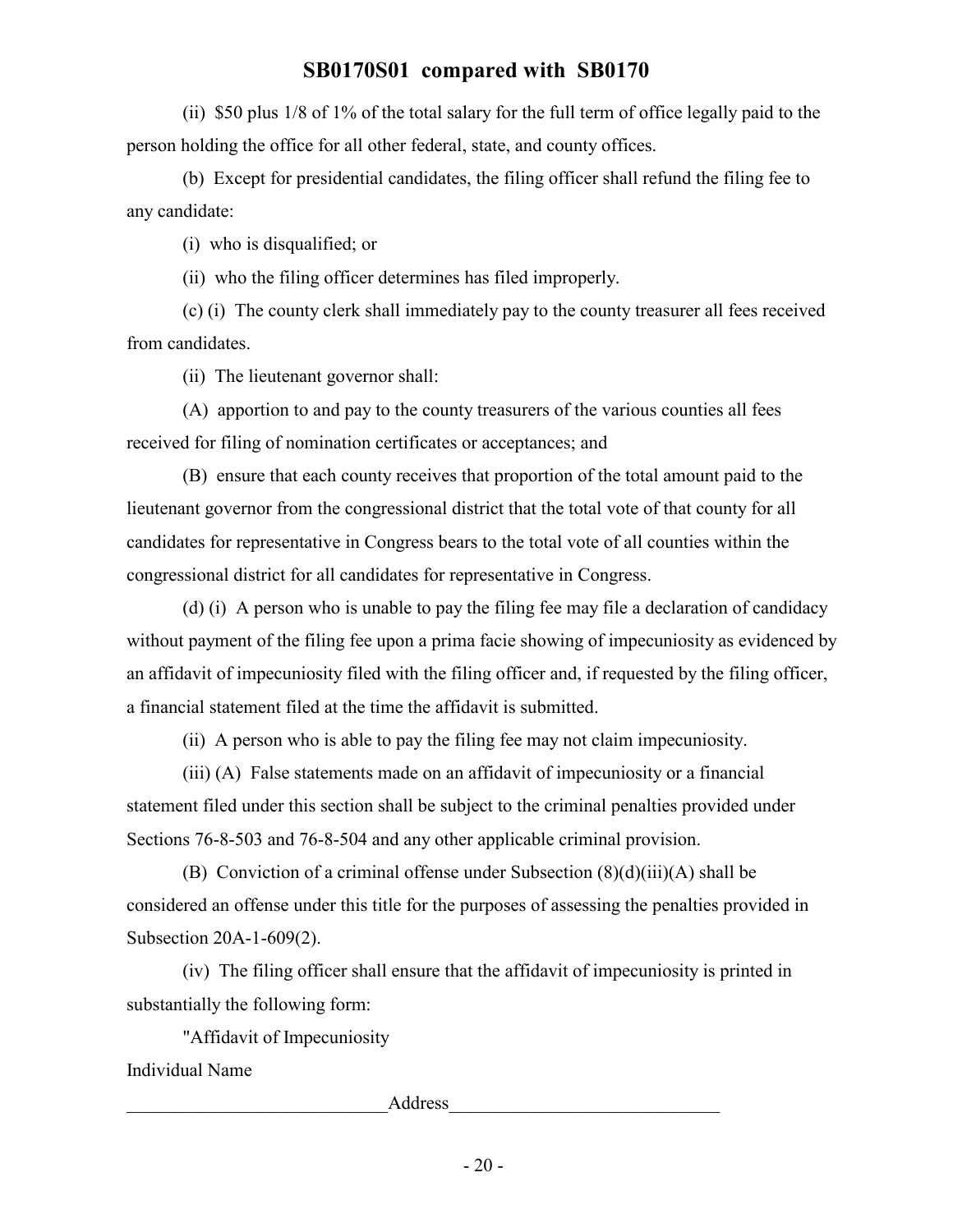Phone Number I, (name), do solemnly [swear] [affirm], under penalty of law for false statements, that, owing to my poverty, I am unable to pay the filing fee required by law. Date Signature Affiant Subscribed and sworn to before me on \_\_\_\_\_\_\_\_\_\_\_\_ (month\day\year)

(signature)

Name and Title of Officer Authorized to Administer Oath  $\blacksquare$ .

(v) The filing officer shall provide to a person who requests an affidavit of impecuniosity a statement printed in substantially the following form, which may be included on the affidavit of impecuniosity:

"Filing a false statement is a criminal offense. In accordance with Section 20A-1-609, a candidate who is found guilty of filing a false statement, in addition to being subject to criminal penalties, will be removed from the ballot."

(vi) The filing officer may request that a person who makes a claim of impecuniosity under this Subsection (8)(d) file a financial statement on a form prepared by the election official.

(9) An individual who fails to file a declaration of candidacy or certificate of nomination within the time provided in this chapter is ineligible for nomination to office.

(10) A declaration of candidacy filed under this section may not be amended or modified after the final date established for filing a declaration of candidacy.

Section  $\frac{4}{6}$ . Section **20A-9-201.5** is enacted to read:

#### **20A-9-201.5. Declaration of candidacy filing period for a qualified political party.**

(1) In 2022, for a qualified political party, the filing period to file a declaration of candidacy for an elective office that is to be filled at the next regular general election begins at 8 a.m. on February 28, 2022, and ends at 5 p.m. on March 4, 2022.

(2) Beginning on January 1, 2024, for a qualified political party, the filing period to file a declaration of candidacy for an elective office that is to be filled at the next regular general election: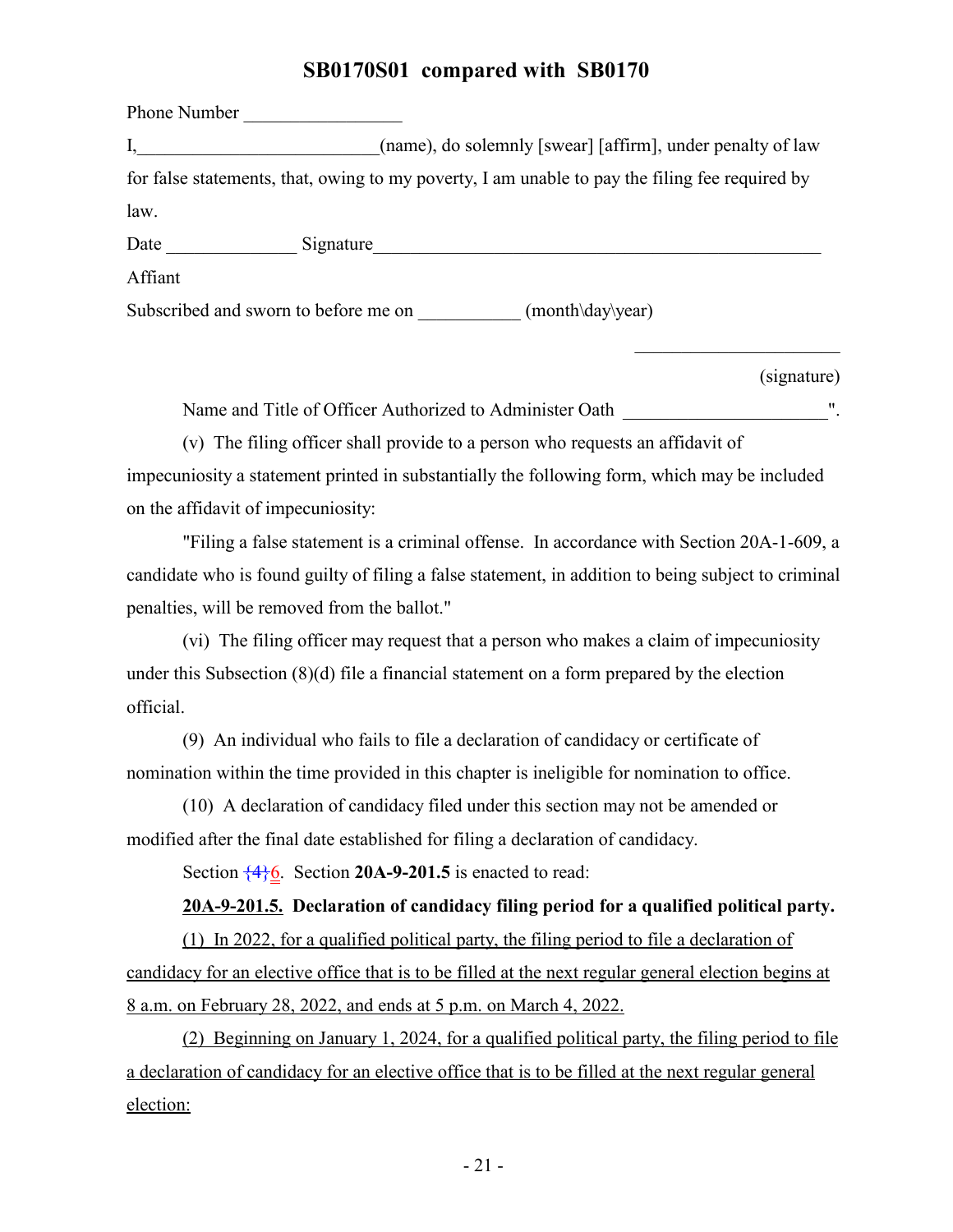(a) begins the later of:

(i) January 2 of the year in which the next regular general election is held; or

(ii) if January 2 is on a weekend, the first business day after January 2; and

(b) ends at 5 p.m. on the fourth business day after the day on which the filing period

begins.

Section 7. Section **20A-9-406** is amended to read:

#### **20A-9-406. Qualified political party -- Requirements and exemptions.**

The following provisions apply to a qualified political party:

(1) the qualified political party shall, no later than 5 p.m. on  $\sqrt{N}$  November 30 the first Monday of October of each odd-numbered year, certify to the lieutenant governor the identity of one or more registered political parties whose members may vote for the qualified political party's candidates and whether unaffiliated voters may vote for the qualified political party's candidates;

(2) the following provisions do not apply to a nomination for the qualified political party:

(a) Subsections 20A-9-403(1) through (3)(b) and (3)(d) through (4)(a);

(b) Subsection 20A-9-403(5)(c); and

(c) Section 20A-9-405;

(3) an individual may only seek the nomination of the qualified political party by using a method described in Section 20A-9-407, Section 20A-9-408, or both;

(4) the qualified political party shall comply with the provisions of Sections 20A-9-407, 20A-9-408, and 20A-9-409;

(5) notwithstanding Subsection 20A-6-301(1)(a), (1)(e), or (2)(a), each election officer shall ensure that a ballot described in Section 20A-6-301 includes each individual nominated by a qualified political party:

(a) under the qualified political party's name, if any; or

(b) under the title of the qualified registered political party as designated by the qualified political party in the certification described in Subsection (1), or, if none is designated, then under some suitable title;

(6) notwithstanding Subsection 20A-6-302(1)(a), each election officer shall ensure, for ballots in regular general elections, that each candidate who is nominated by the qualified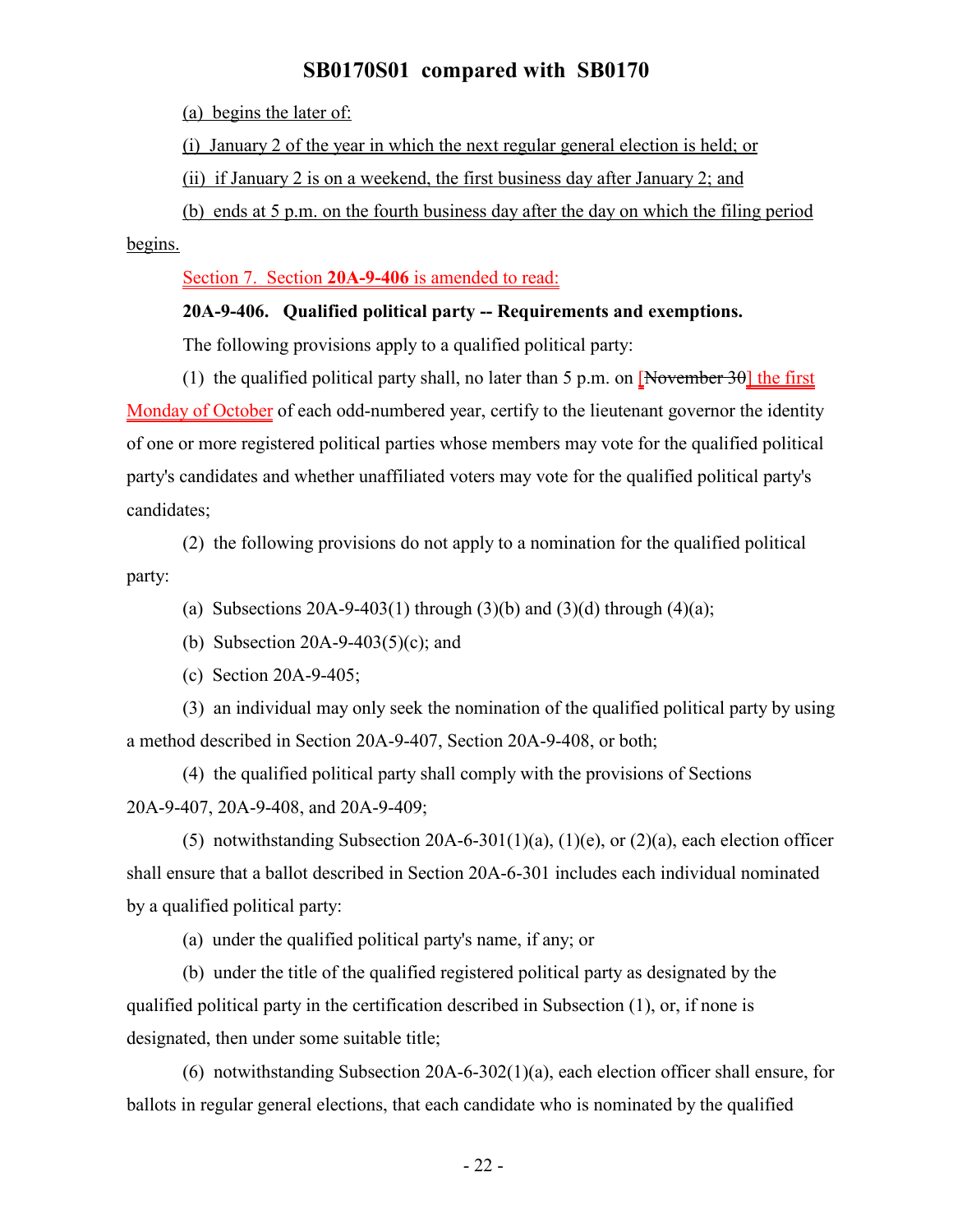political party is listed by party;

(7) notwithstanding Subsection 20A-6-304(1)(e), each election officer shall ensure that the party designation of each candidate who is nominated by the qualified political party is displayed adjacent to the candidate's name on a mechanical ballot;

(8) "candidates for elective office," defined in Subsection 20A-9-101(1)(a), also includes an individual who files a declaration of candidacy under Section 20A-9-407 or 20A-9-408 to run in a regular general election for a federal office, constitutional office, multicounty office, or county office;

(9) an individual who is nominated by, or seeking the nomination of, the qualified political party is not required to comply with Subsection 20A-9-201(1)(c);

(10) notwithstanding Subsection 20A-9-403(3), the qualified political party is entitled to have each of the qualified political party's candidates for elective office appear on the primary ballot of the qualified political party with an indication that each candidate is a candidate for the qualified political party;

(11) notwithstanding Subsection 20A-9-403(4)(a), the lieutenant governor shall include on the list provided by the lieutenant governor to the county clerks:

(a) the names of all candidates of the qualified political party for federal, constitutional, multicounty, and county offices; and

(b) the names of unopposed candidates for elective office who have been nominated by the qualified political party and instruct the county clerks to exclude such candidates from the primary-election ballot;

(12) notwithstanding Subsection 20A-9-403(5)(c), a candidate who is unopposed for an elective office in the regular primary election of the qualified political party is nominated by the party for that office without appearing on the primary ballot; and

(13) notwithstanding the provisions of Subsections 20A-9-403(1) and (2) and Section 20A-9-405, the qualified political party is entitled to have the names of its candidates for elective office featured with party affiliation on the ballot at a regular general election.

Section  $\frac{5}{6}$ . Section **20A-9-407** is amended to read:

# **20A-9-407. Convention process to seek the nomination of a qualified political party.**

(1) This section describes the requirements for a member of a qualified political party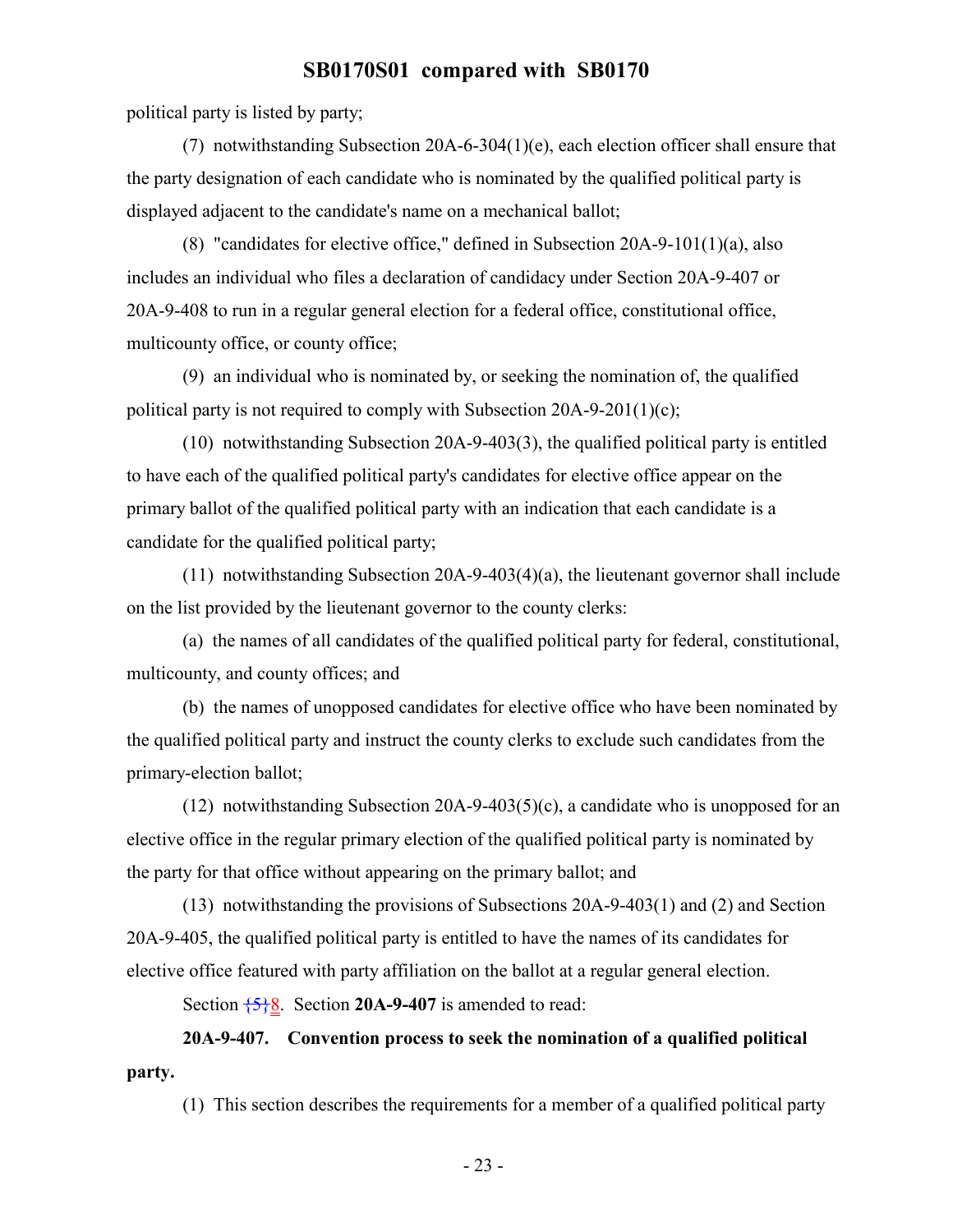who is seeking the nomination of a qualified political party for an elective office through the qualified political party's convention process.

(2) Notwithstanding Subsection 20A-9-201(7)(a), the form of the declaration of candidacy for a member of a qualified political party who is nominated by, or who is seeking the nomination of, the qualified political party under this section shall be substantially as described in Section 20A-9-408.5.

(3) Notwithstanding Subsection 20A-9-202(1)(a), and except as provided in Subsection 20A-9-202(4), a member of a qualified political party who, under this section, is seeking the nomination of the qualified political party for an elective office that is to be filled at the next general election, shall:

(a) except as provided in Subsection 20A-9-202(1)(c), file a declaration of candidacy in person with the filing officer[:] during the declaration of candidacy filing period described in Section 20A-9-201.5; and

 $[(i)$  on or after 48 days after the day on which the Legislature's general session begins, as provided in Section 36-3-201; and]

 $[(ii)$  before 5 p.m. 52 days after the day on which the Legislature's general session begins, as provided in Section 36-3-201; and]

(b) pay the filing fee.

(4) Notwithstanding Subsection 20A-9-202(2)(a), a member of a qualified political party who, under this section, is seeking the nomination of the qualified political party for the office of district attorney within a multicounty prosecution district that is to be filled at the next general election shall:

(a) file a declaration of candidacy with the county clerk designated in the interlocal agreement creating the prosecution district<sup>[-</sup>] during the declaration of candidacy filing period described in Section 20A-9-201.5; and

 $[(i)$  on or after 48 days after the day on which the Legislature's general session begins, as provided in Section 36-3-201; and]

 $[(ii)$  before 5 p.m. 52 days after the day on which the Legislature's general session begins, as provided in Section 36-3-201; and]

(b) pay the filing fee.

(5) Notwithstanding Subsection 20A-9-202(3)(a)(iii), a lieutenant governor candidate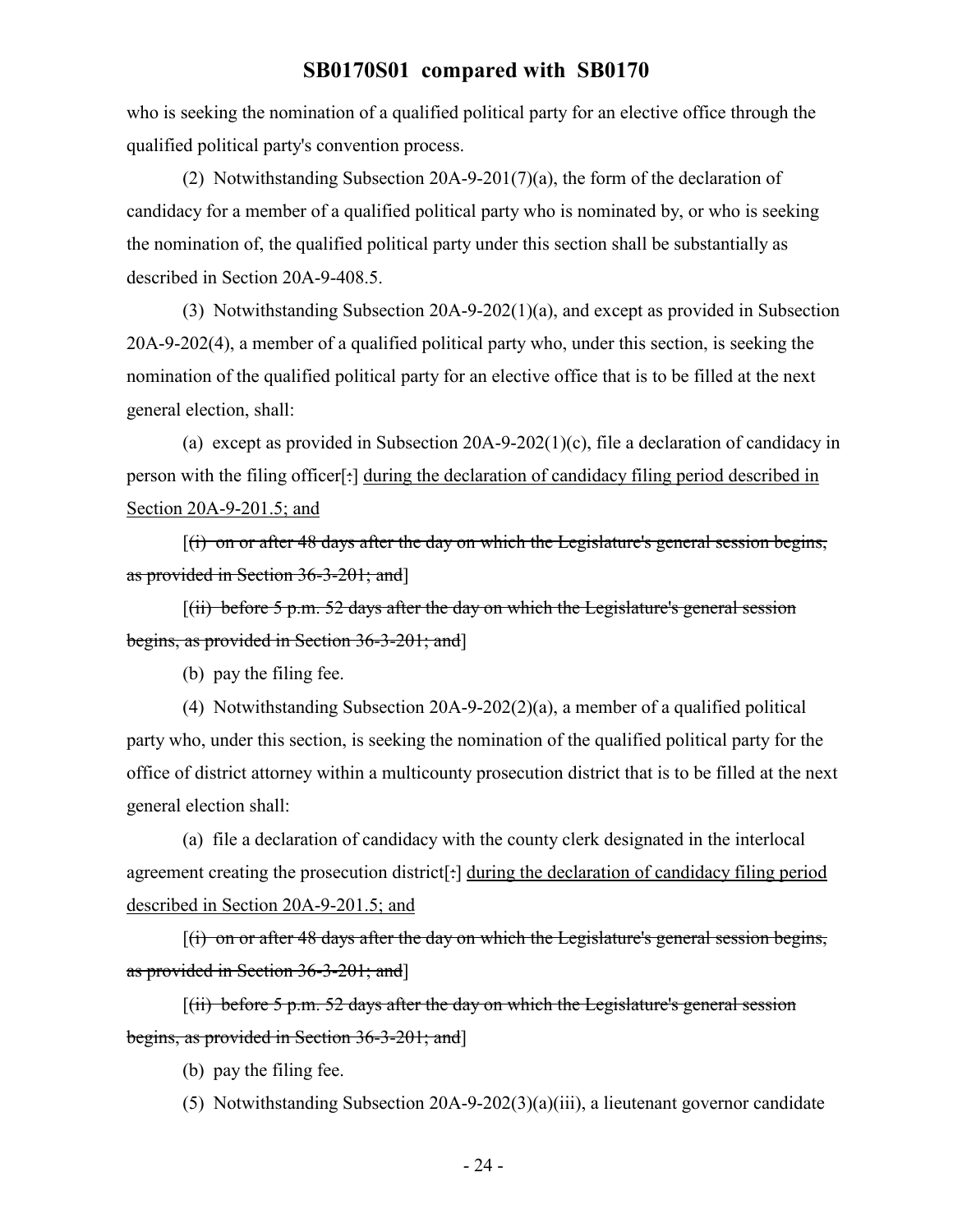who files as the joint-ticket running mate of an individual who is nominated by a qualified political party, under this section, for the office of governor shall, [before the deadline described in Subsection 20A-9-202(1)(b)] during the declaration of candidacy filing period described in Section 20A-9-201.5, file a declaration of candidacy and submit a letter from the candidate for governor that names the lieutenant governor candidate as a joint-ticket running mate.

(6) (a) A qualified political party that nominates a candidate under this section shall certify the name of the candidate to the lieutenant governor before the deadline described in Subsection 20A-9-202(1)(b).

(b) The lieutenant governor shall include, in the primary ballot certification or, for a race where a primary is not held because the candidate is unopposed, in the general election ballot certification, the name of each candidate nominated by a qualified political party under this section.

(7) Notwithstanding Subsection 20A-9-701(2), the ballot shall, for each candidate who is nominated by a qualified political party under this section, designate the qualified political party that nominated the candidate.

Section {6}9. Section **20A-9-408** is amended to read:

**20A-9-408. Signature-gathering process to seek the nomination of a qualified political party.**

(1) This section describes the requirements for a member of a qualified political party who is seeking the nomination of the qualified political party for an elective office through the signature-gathering process described in this section.

(2) Notwithstanding Subsection 20A-9-201(7)(a), the form of the declaration of candidacy for a member of a qualified political party who is nominated by, or who is seeking the nomination of, the qualified political party under this section shall be substantially as described in Section 20A-9-408.5.

(3) Notwithstanding Subsection 20A-9-202(1)(a), and except as provided in Subsection 20A-9-202(4), a member of a qualified political party who, under this section, is seeking the nomination of the qualified political party for an elective office that is to be filled at the next general election shall:

 $[(a)$  within the period beginning on January 1 before the next regular general election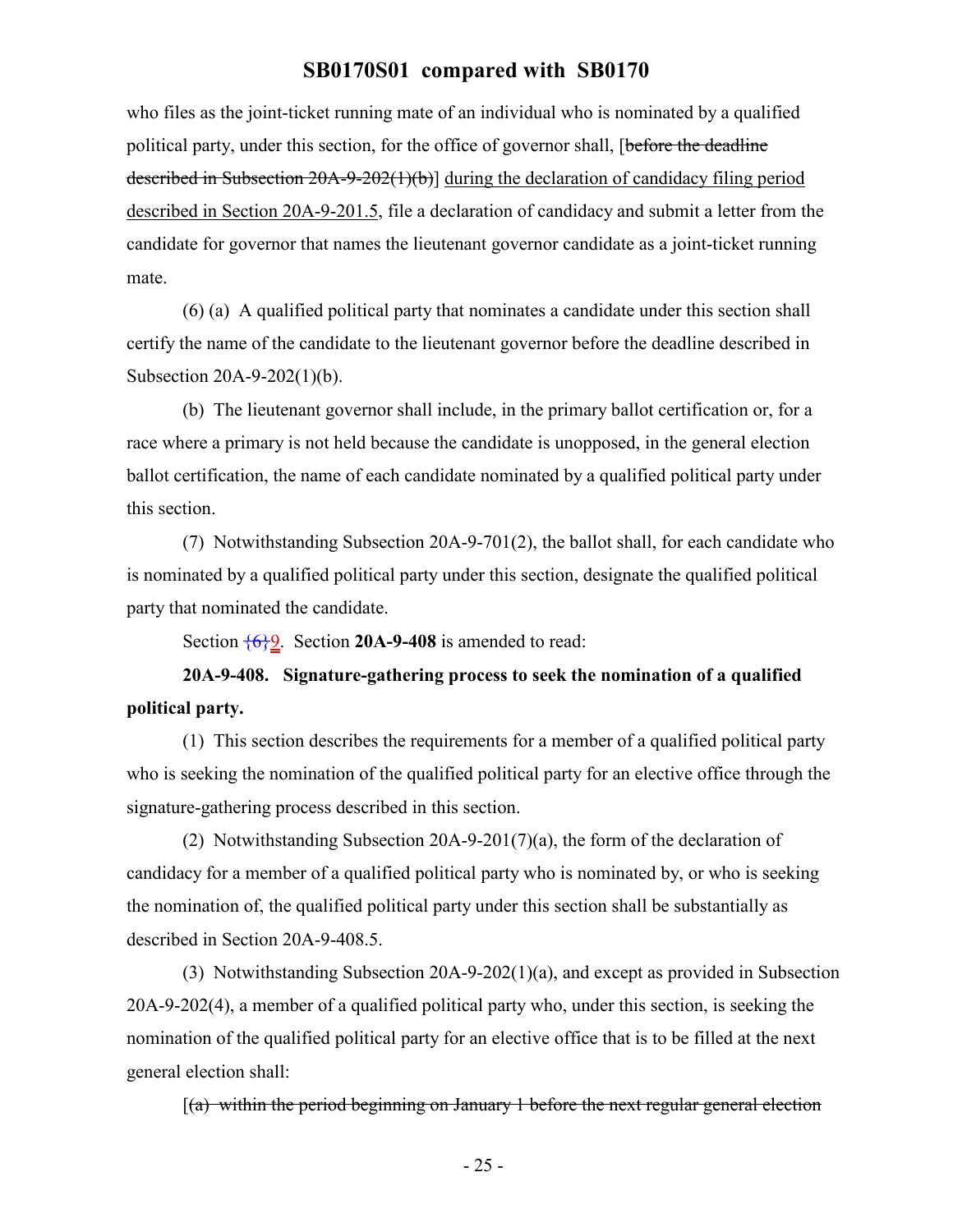and ending at 5 p.m. 52 days after the day on which the Legislature's general session begins, as provided in Section 36-3-201]

(a) during the declaration of candidacy filing period described in Section 20A-9-201.5, and before gathering signatures under this section, file with the filing officer on a form approved by the lieutenant governor a notice of intent to gather signatures for candidacy that includes:

(i) the name of the member who will attempt to become a candidate for a registered political party under this section;

(ii) the name of the registered political party for which the member is seeking nomination;

(iii) the office for which the member is seeking to become a candidate;

(iv) the address and telephone number of the member; and

(v) other information required by the lieutenant governor;

(b) except as provided in Subsection 20A-9-202(1)(c), file a declaration of candidacy, in person, with the filing officer<sup>[-]</sup> during the declaration of candidacy filing period described in Section 20A-9-201.5; and

[(i) on or after 48 days after the day on which the Legislature's general session begins, as provided in Section 36-3-201; and]

 $[(iii)$  before 5 p.m. 52 days after the day on which the Legislature's general session begins, as provided in Section 36-3-201; and]

(c) pay the filing fee.

(4) Notwithstanding Subsection 20A-9-202(2)(a), a member of a qualified political party who, under this section, is seeking the nomination of the qualified political party for the office of district attorney within a multicounty prosecution district that is to be filled at the next general election shall:

#### $[(a)$  on or after January 1 before the next regular general election

(a) during the declaration of candidacy filing period described in Section 20A-9-201.5, and before gathering signatures under this section, file with the filing officer on a form approved by the lieutenant governor a notice of intent to gather signatures for candidacy that includes:

(i) the name of the member who will attempt to become a candidate for a registered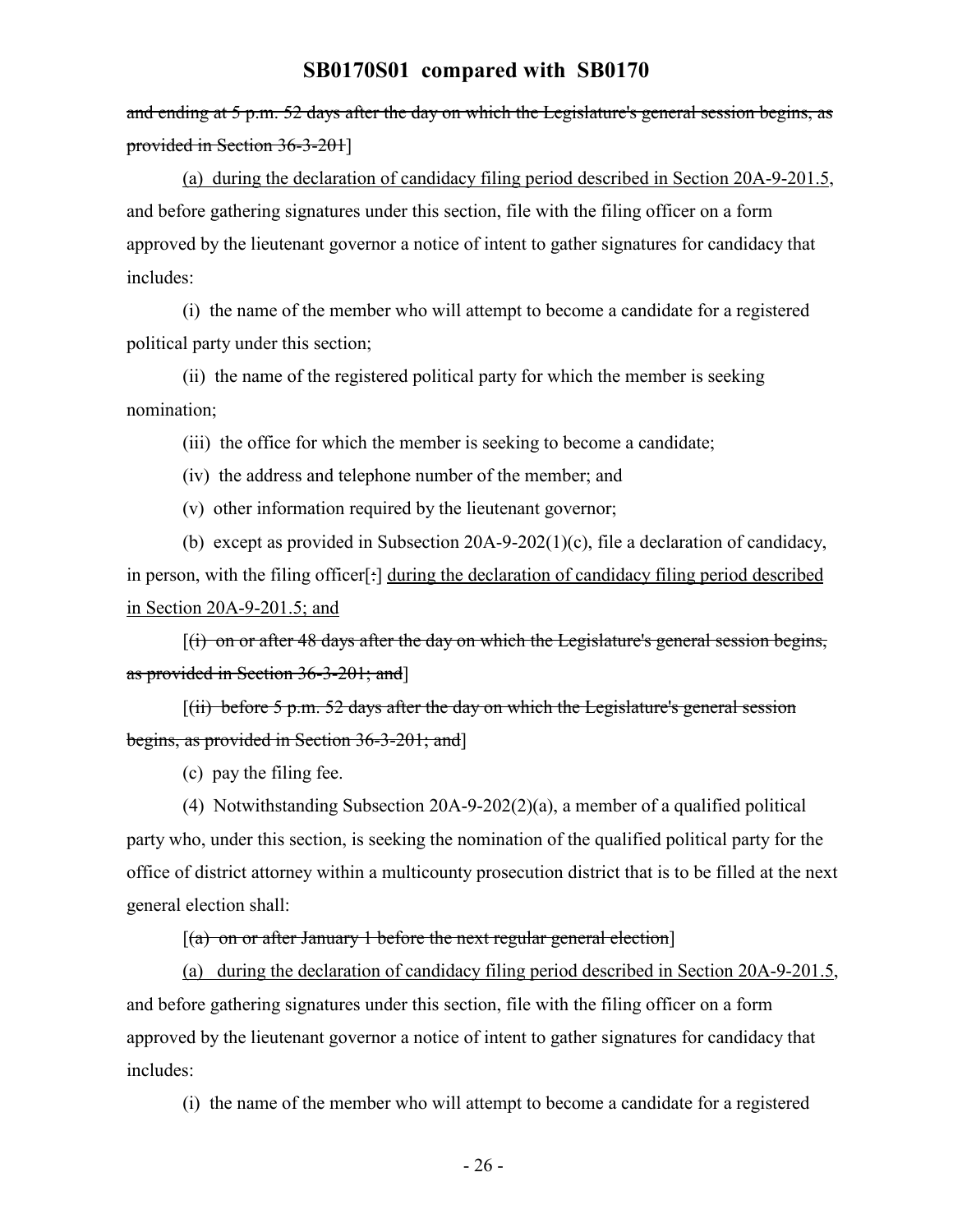political party under this section;

(ii) the name of the registered political party for which the member is seeking nomination;

(iii) the office for which the member is seeking to become a candidate;

(iv) the address and telephone number of the member; and

(v) other information required by the lieutenant governor;

(b) except as provided in Subsection 20A-9-202(1)(c), file a declaration of candidacy, in person, with the filing officer<sup>[-]</sup> during the declaration of candidacy filing period described in Section 20A-9-201.5; and

 $[(i)$  on or after 48 days after the day on which the Legislature's general session begins, as provided in Section 36-3-201; and]

 $[(ii)$  before 5 p.m. 52 days after the day on which the Legislature's general session begins, as provided in Section 36-3-201; and]

(c) pay the filing fee.

(5) Notwithstanding Subsection 20A-9-202(3)(a)(iii), a lieutenant governor candidate who files as the joint-ticket running mate of an individual who is nominated by a qualified political party, under this section, for the office of governor shall, [before the deadline described in Subsection 20A-9-202(1)(b)] during the declaration of candidacy filing period described in Section 20A-9-201.5, file a declaration of candidacy and submit a letter from the candidate for governor that names the lieutenant governor candidate as a joint-ticket running mate.

(6) The lieutenant governor shall ensure that the certification described in Subsection 20A-9-701(1) also includes the name of each candidate nominated by a qualified political party under this section.

(7) Notwithstanding Subsection 20A-9-701(2), the ballot shall, for each candidate who is nominated by a qualified political party under this section, designate the qualified political party that nominated the candidate.

(8) A member of a qualified political party may seek the nomination of the qualified political party for an elective office by:

(a) complying with the requirements described in this section; and

(b) collecting signatures, on a form approved by the lieutenant governor, during the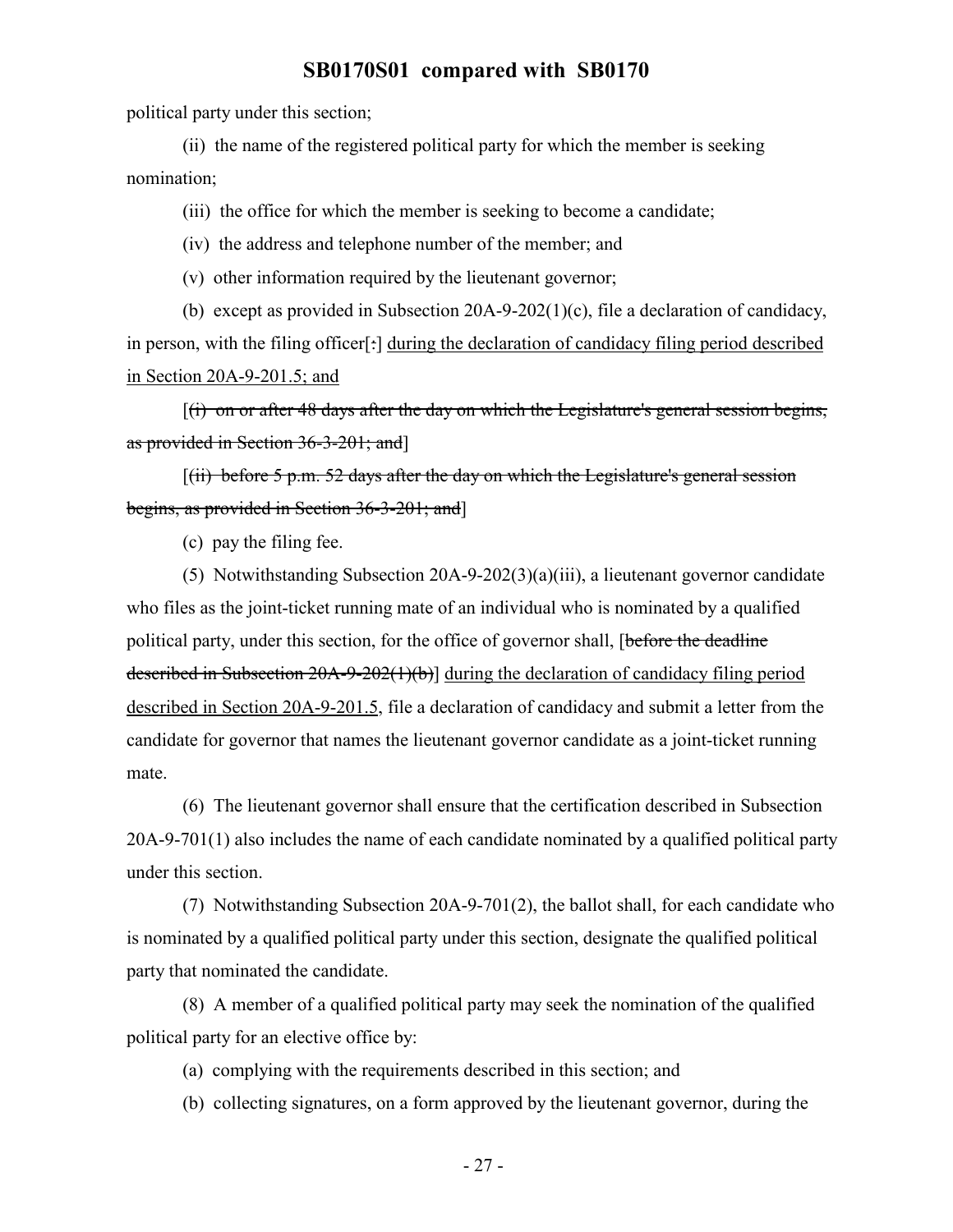period beginning on [January 1 of an even-numbered year] the day on which the member files a notice of intent to gather signatures and ending at 5 p.m. 14 days before the day on which the qualified political party's convention for the office is held, in the following amounts:

(i) for a statewide race, 28,000 signatures of registered voters in the state who are permitted by the qualified political party to vote for the qualified political party's candidates in a primary election;

(ii) for a congressional district race, 7,000 signatures of registered voters who are residents of the congressional district and are permitted by the qualified political party to vote for the qualified political party's candidates in a primary election;

(iii) for a state Senate district race, 2,000 signatures of registered voters who are residents of the state Senate district and are permitted by the qualified political party to vote for the qualified political party's candidates in a primary election;

(iv) for a state House district race, 1,000 signatures of registered voters who are residents of the state House district and are permitted by the qualified political party to vote for the qualified political party's candidates in a primary election;

(v) for a State Board of Education race, the lesser of:

(A) 2,000 signatures of registered voters who are residents of the State Board of Education district and are permitted by the qualified political party to vote for the qualified political party's candidates in a primary election; or

(B) 3% of the registered voters of the qualified political party who are residents of the applicable State Board of Education district; and

(vi) for a county office race, signatures of 3% of the registered voters who are residents of the area permitted to vote for the county office and are permitted by the qualified political party to vote for the qualified political party's candidates in a primary election.

(9) (a) In order for a member of the qualified political party to qualify as a candidate for the qualified political party's nomination for an elective office under this section, the member shall:

(i) collect the signatures on a form approved by the lieutenant governor, using the same circulation and verification requirements described in Sections 20A-7-204 and 20A-7-205; and

(ii) submit the signatures to the election officer before 5 p.m. no later than 14 days before the day on which the qualified political party holds the party's convention to select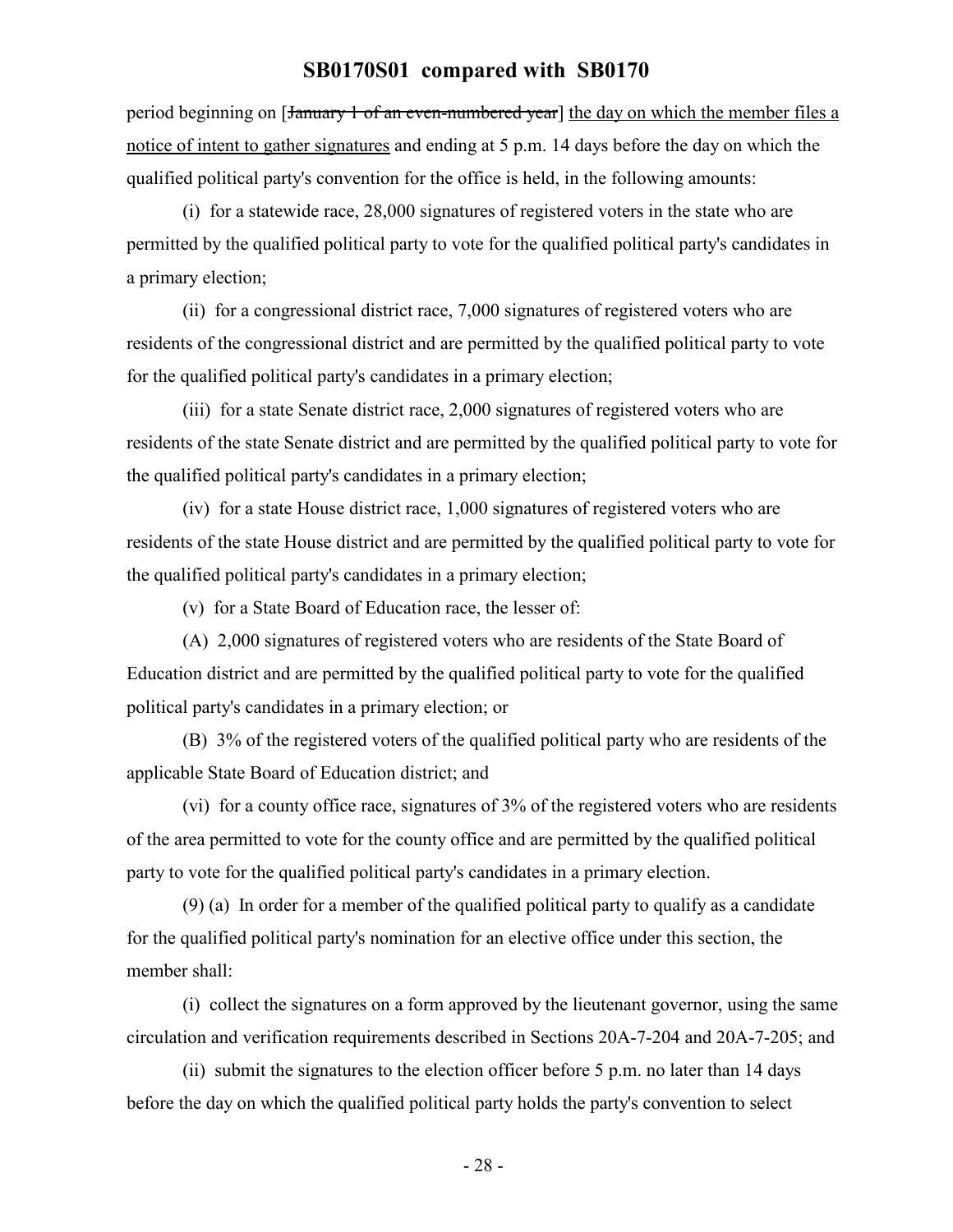candidates, for the elective office, for the qualified political party's nomination.

(b) An individual may not gather signatures under this section until after the individual files a notice of intent to gather signatures for candidacy described in this section.

(c) An individual who files a notice of intent to gather signatures for candidacy, described in Subsection (3)(a) or (4)(a), is, beginning on the day on which the individual files the notice of intent to gather signatures for candidacy:

(i) required to comply with the reporting requirements that a candidate for office is required to comply with; and

(ii) subject to the same enforcement provisions, and civil and criminal penalties, that apply to a candidate for office in relation to the reporting requirements described in Subsection  $(9)(c)(i)$ .

(d) Upon timely receipt of the signatures described in Subsections (8) and (9)(a), the election officer shall, no later than the earlier of 14 days after the day on which the election officer receives the signatures, or one day before the day on which the qualified political party holds the convention to select a nominee for the elective office to which the signature packets relate:

(i) check the name of each individual who completes the verification for a signature packet to determine whether each individual is a resident of Utah and is at least 18 years old;

(ii) submit the name of each individual described in Subsection  $(9)(d)(i)$  who is not a Utah resident or who is not at least 18 years old to the attorney general and the county attorney;

(iii) determine whether each signer is a registered voter who is qualified to sign the petition, using the same method, described in Section 20A-7-206.3, used to verify a signature on a petition; and

(iv) certify whether each name is that of a registered voter who is qualified to sign the signature packet.

(e) Upon timely receipt of the signatures described in Subsections (8) and (9)(a), the election officer shall, no later than one day before the day on which the qualified political party holds the convention to select a nominee for the elective office to which the signature packets relate, notify the qualified political party and the lieutenant governor of the name of each member of the qualified political party who qualifies as a nominee of the qualified political party, under this section, for the elective office to which the convention relates.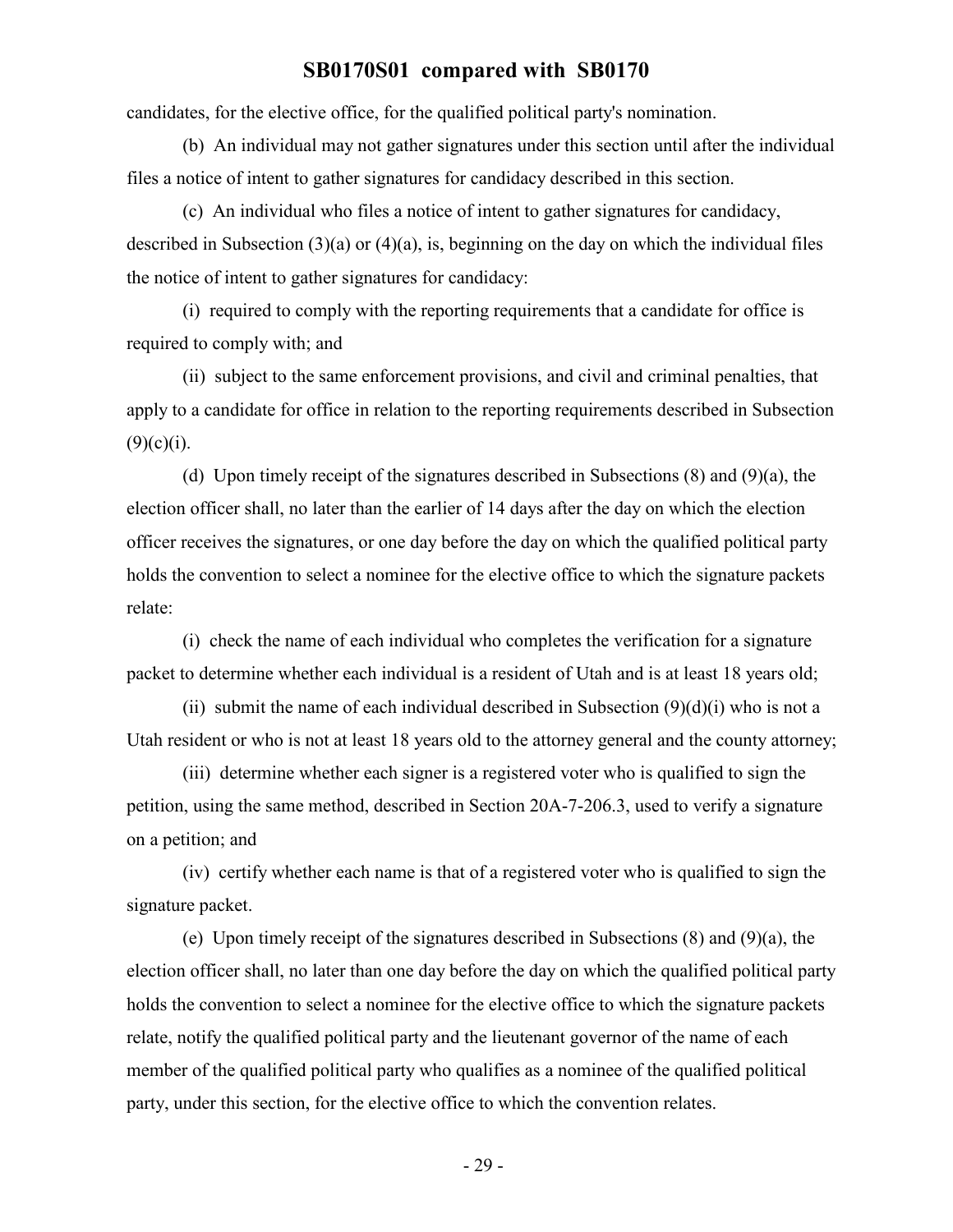(f) Upon receipt of a notice of intent to gather signatures for candidacy described in this section, the lieutenant governor shall post the notice of intent to gather signatures for candidacy on the lieutenant governor's website in the same location that the lieutenant governor posts a declaration of candidacy.

Section  $\frac{7}{10}$ . Section **20A-9-502** is amended to read:

# **20A-9-502. Certificate of nomination -- Contents -- Circulation -- Verification -- Criminal penalty.**

(1) The candidate shall:

(a) prepare a certificate of nomination in substantially the following form:

"State of Utah, County of

I, electare my intention of becoming an unaffiliated candidate for the political group designated as \_\_\_\_\_ for the office of \_\_\_\_. I do solemnly swear that I can qualify to hold that office both legally and constitutionally if selected, and that I reside at \_\_\_\_ Street, in the city of \_\_\_\_, county of \_\_\_\_, state of \_\_\_\_\_, zip code \_\_\_\_, phone \_\_\_\_, and that I am providing, or have provided, the required number of holographic signatures of registered voters required by law; that as a candidate at the next election I will not knowingly violate any election or campaign law; that, if filing via a designated agent for an office other than president of the United States, I will be out of the state of Utah during the entire candidate filing period; I will file all campaign financial disclosure reports as required by law; and I understand that failure to do so will result in my disqualification as a candidate for this office and removal of my name from the ballot.

Subscribed and sworn to before me this  $(month\day\year)$ .

 $\mathcal{L}_\mathcal{L}$  , where  $\mathcal{L}_\mathcal{L}$  , we have the set of the set of the set of the set of the set of the set of the set of the set of the set of the set of the set of the set of the set of the set of the set of the set

Notary Public (or other officer qualified to administer oaths)";

(b) bind signature sheets to the certificate that:

(i) are printed on sheets of paper 8-1/2 inches long and 11 inches wide;

(ii) are ruled with a horizontal line 3/4 inch from the top, with the space above that line blank for the purpose of binding;

(iii) contain the name of the proposed candidate and the words "Unaffiliated Candidate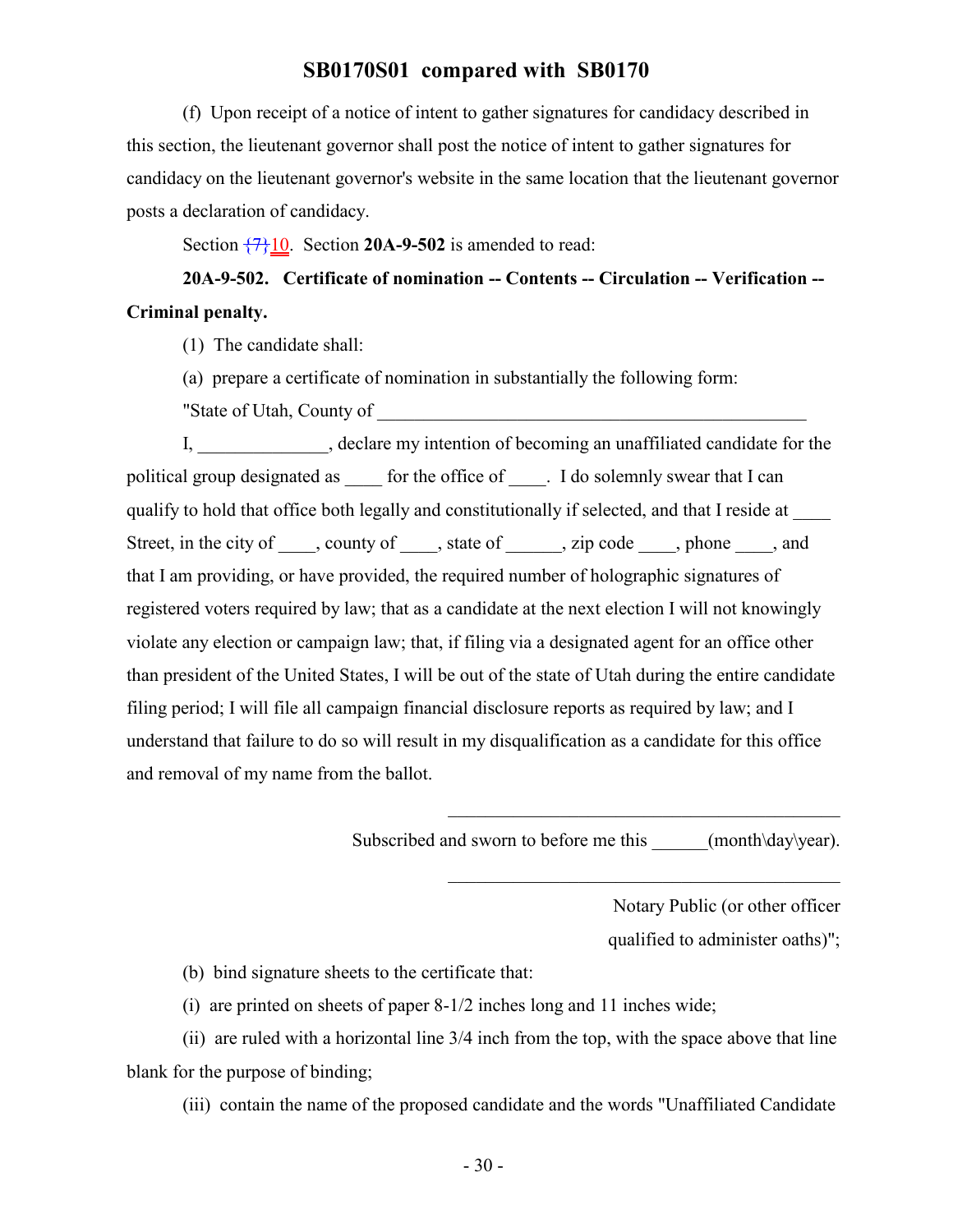Certificate of Nomination Petition" printed directly below the horizontal line;

(iv) contain the word "Warning" printed directly under the words described in Subsection  $(1)(b)(iii)$ ;

(v) contain, to the right of the word "Warning," the following statement printed in not less than eight-point, single leaded type:

"It is a class A misdemeanor for anyone to knowingly sign a certificate of nomination signature sheet with any name other than the person's own name or more than once for the same candidate or if the person is not registered to vote in this state and does not intend to become registered to vote in this state before the county clerk certifies the signatures.";

(vi) contain the following statement directly under the statement described in Subsection  $(1)(b)(v)$ :

"Each signer says:

I have personally signed this petition with a holographic signature;

I am registered to vote in Utah or intend to become registered to vote in Utah before the county clerk certifies my signature; and

My street address is written correctly after my name.";

(vii) contain horizontally ruled lines, 3/8 inch apart under the statement described in Subsection  $(1)(b)(vi)$ ; and

(viii) be vertically divided into columns as follows:

(A) the first column shall appear at the extreme left of the sheet, be 5/8 inch wide, be headed with "For Office Use Only," and be subdivided with a light vertical line down the middle;

(B) the next column shall be 2-1/2 inches wide, headed "Registered Voter's Printed Name (must be legible to be counted)";

(C) the next column shall be 2-1/2 inches wide, headed "Holographic Signature of Registered Voter";

(D) the next column shall be one inch wide, headed "Birth Date or Age (Optional)";

(E) the final column shall be 4-3/8 inches wide, headed "Street Address, City, Zip Code"; and

(F) at the bottom of the sheet, contain the following statement: "Birth date or age information is not required, but it may be used to verify your identity with voter registration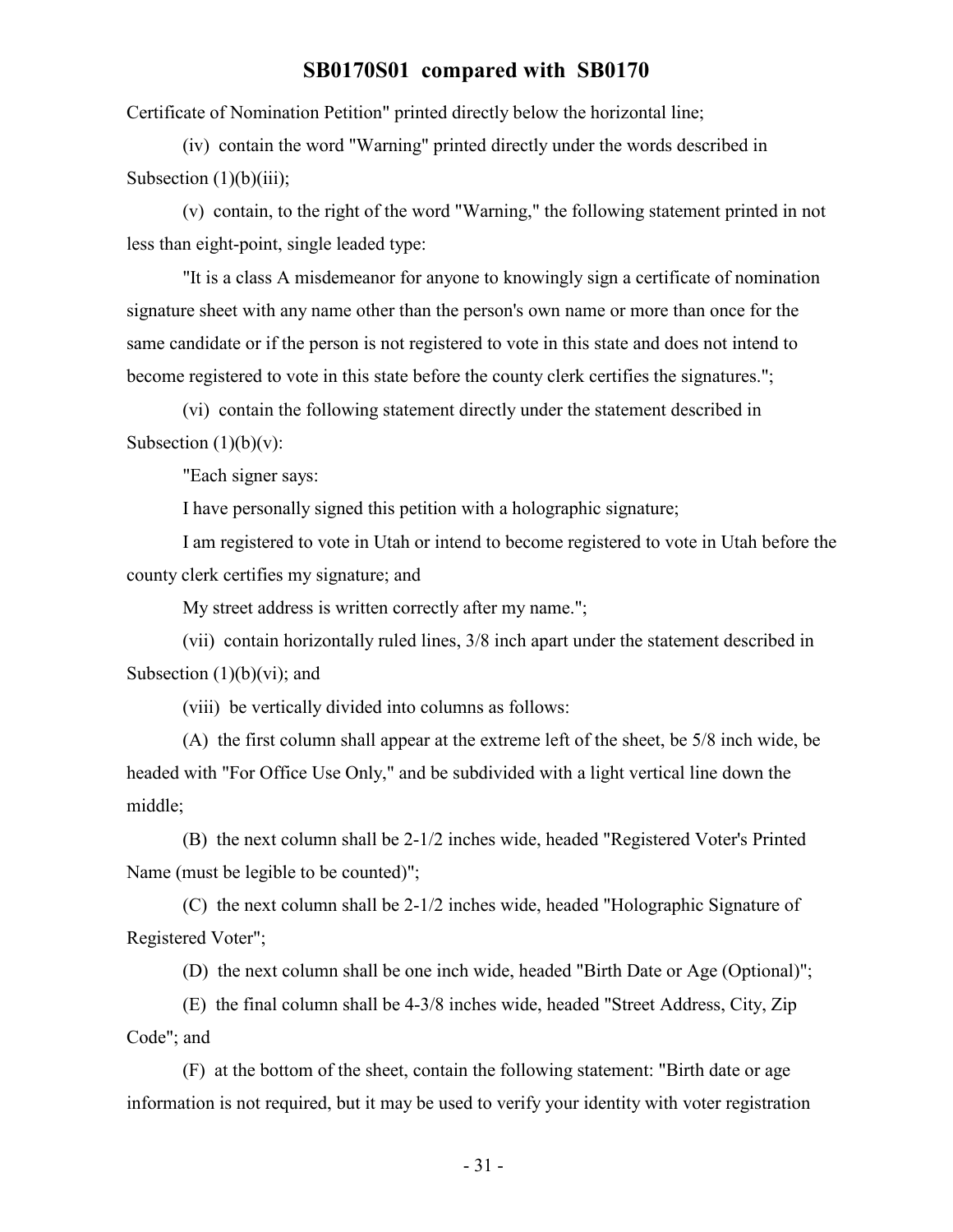records. If you choose not to provide it, your signature may not be certified as a valid signature if you change your address before petition signatures are certified or if the information you provide does not match your voter registration records."; and

(c) bind a final page to one or more signature sheets that are bound together that contains, except as provided by Subsection (3), the following printed statement:

"Verification

State of Utah, County of \_\_\_\_

I, efficiency of  $\alpha$ , hereby state that:

I am a Utah resident and am at least 18 years old;

All the names that appear on the signature sheets bound to this page were signed by persons who professed to be the persons whose names appear on the signature sheets, and each of them signed the person's name on the signature sheets in my presence;

I believe that each has printed and signed the person's name and written the person's street address correctly, and that each signer is registered to vote in Utah or will register to vote in Utah before the county clerk certifies the signatures on the signature sheet.

| (Signature) | (Residence Address) | $(Date)$ ". |
|-------------|---------------------|-------------|
|-------------|---------------------|-------------|

\_\_\_\_\_\_\_\_\_\_\_\_\_\_\_\_\_\_\_\_\_\_\_\_\_\_\_\_\_\_\_\_\_\_\_\_\_\_\_\_\_\_\_\_\_\_\_\_\_\_\_\_\_\_\_\_\_\_\_\_\_\_\_\_\_\_\_\_\_\_

(2) An agent designated to file a certificate of nomination under Subsection  $20A-9-503$ [ $(1)$ ](2)(b) may not sign the form described in Subsection (1)(a).

(3) (a) The candidate shall circulate the nomination petition and ensure that the person in whose presence each signature sheet is signed:

(i) is at least 18 years old;

(ii) except as provided by Subsection (3)(b), meets the residency requirements of Section 20A-2-105; and

(iii) verifies each signature sheet by completing the verification bound to one or more signature sheets that are bound together.

(b) A person who is not a resident may sign the verification on a petition for an unaffiliated candidate for the office of president of the United States.

(c) A person may not sign the verification if the person signed a signature sheet bound to the verification.

(4) (a) It is unlawful for any person to: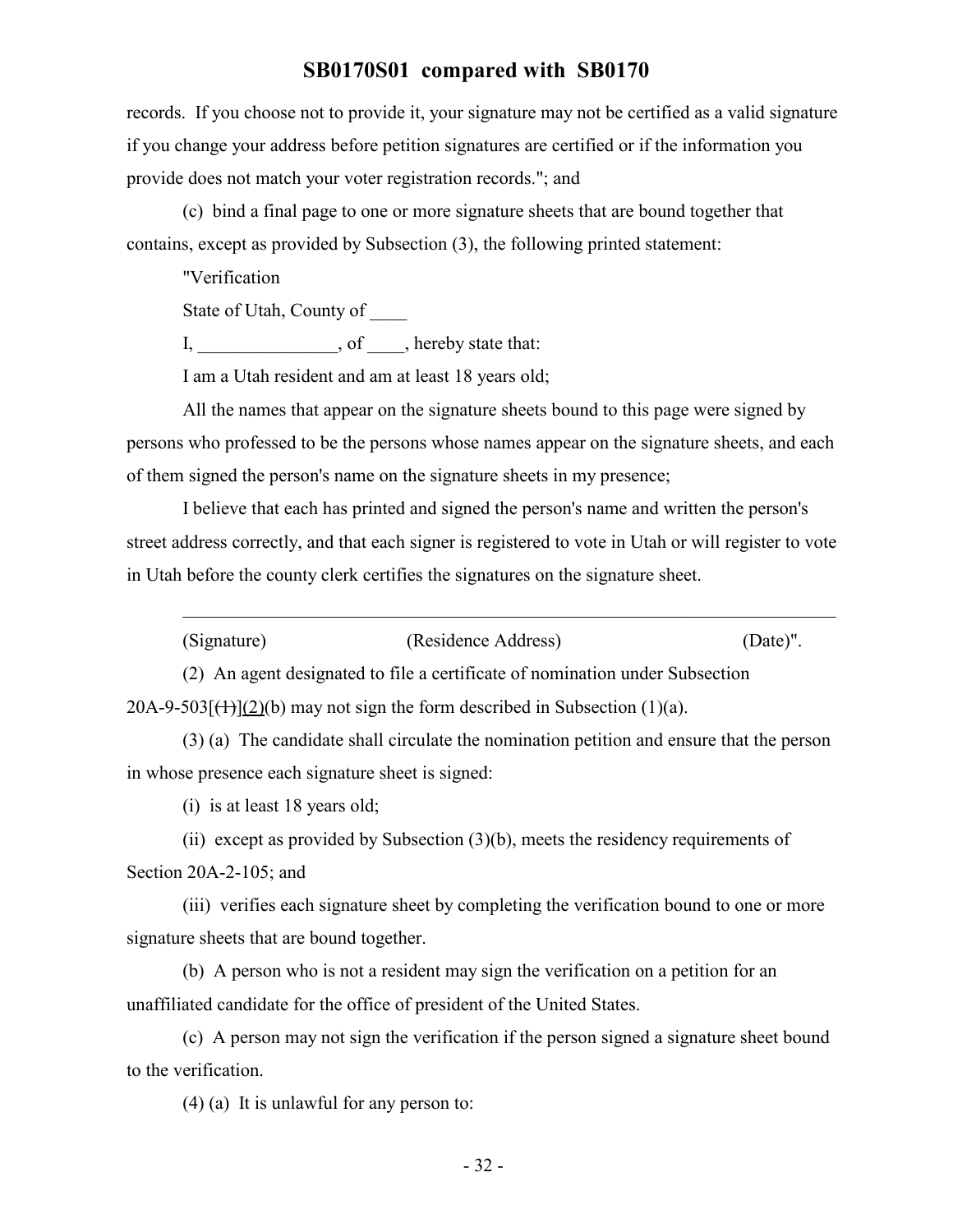(i) knowingly sign a certificate of nomination signature sheet:

(A) with any name other than the person's own name;

(B) more than once for the same candidate; or

(C) if the person is not registered to vote in this state and does not intend to become registered to vote in this state before the county clerk certifies the signatures; or

(ii) sign the verification of a certificate of nomination signature sheet if the person:

(A) except as provided by Subsection (3)(b), does not meet the residency requirements of Section 20A-2-105;

(B) has not witnessed the signing by those persons whose names appear on the certificate of nomination signature sheet; or

(C) knows that a person whose signature appears on the certificate of nomination signature sheet is not registered to vote in this state and does not intend to become registered to vote in this state.

(b) Any person violating this Subsection (4) is guilty of a class A misdemeanor.

(5) (a) The candidate shall submit the petition and signature sheets to the county clerk for certification when the petition has been completed by:

(i) at least 1,000 registered voters residing within the state when the nomination is for an office to be filled by the voters of the entire state; or

(ii) at least 300 registered voters residing within a political division or at least 5% of the registered voters residing within a political division, whichever is less, when the nomination is for an office to be filled by the voters of any political division smaller than the state.

(b) In reviewing the petition, the county clerk shall count and certify only those persons who signed the petition with a holographic signature who:

(i) are registered voters within the political division that the candidate seeks to represent; and

(ii) did not sign any other certificate of nomination for that office.

(c) The candidate may supplement or amend the certificate of nomination at any time on or before the filing deadline.

Section  $\frac{8}{11}$ . Section **20A-9-503** is amended to read:

**20A-9-503. Certificate of nomination -- Filing -- Fees.**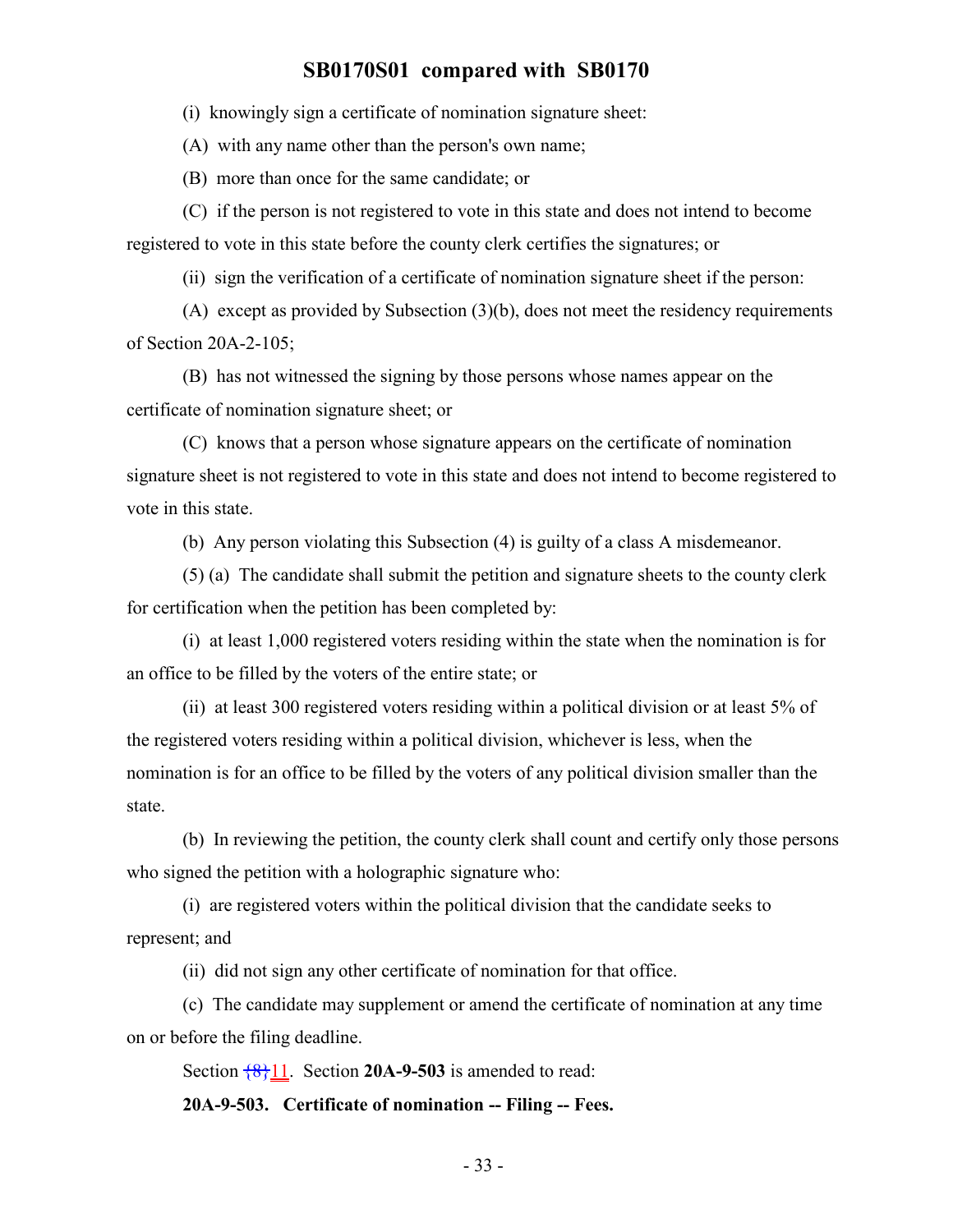(1)  $[(a)]$  Except as provided in Subsection (1)(b), after the certificate of nomination has been certified, executed, and acknowledged by the county clerk, the candidate shall:

[(i) between the second Friday in March and the close of normal office hours on the third Thursday in March of the year in which the regular general election will be held:]

 $[(A)]$  (a) (i) file the petition in person with the lieutenant governor, if the office the candidate seeks is a constitutional office or a federal office, or the county clerk, if the office the candidate seeks is a county office, during the declaration of candidacy filing period described in Section 20A-9-201.5; and

 $[\overline{(B)}]$  (ii) pay the filing fee; or

 $[\overrightarrow{tii}]$  (b) not later than the close of normal office hours on June 15 of any odd-numbered year:

 $[\overrightarrow{A}]$  (i) file the petition in person with the municipal clerk, if the candidate seeks an office in a city or town, or the local district clerk, if the candidate seeks an office in a local district; and

 $[\overline{(B)}]$  (ii) pay the filing fee.

 $[(b)(i)]$  (2) (a) The provisions of this Subsection  $[(1)(b)]$  (2) do not apply to an individual who files a declaration of candidacy for president of the United States.

 $[(iii)]$  (b) Subject to Subsections  $[\frac{(3)}{(4)}]$  (4)(c) and 20A-9-502(2), an individual may designate an agent to file a declaration of candidacy with the appropriate filing officer if:

 $[(A)]$  (i) the individual is located outside of the state during the entire filing period;

 $[\overline{(B)}]$  (ii) the designated agent appears in person before the filing officer; and

 $[\text{f}\bigoplus]$  (iii) the individual communicates with the filing officer using an electronic device that allows the individual and filing officer to see and hear each other.

 $[\frac{1}{2}]$  (3) (a) At the time of filing, and before accepting the petition, the filing officer shall read the constitutional and statutory requirements for candidacy to the candidate.

(b) If the candidate states that he does not meet the requirements, the filing officer may not accept the petition.

 $[\frac{1}{3}]$  (4) (a) An individual filing a certificate of nomination for president or vice president of the United States under this section shall pay a filing fee of \$500.

(b) Notwithstanding Subsection (1),  $\lceil a \frac{\pi}{6} \rceil$  an individual filing a certificate of nomination for president or vice president of the United States: